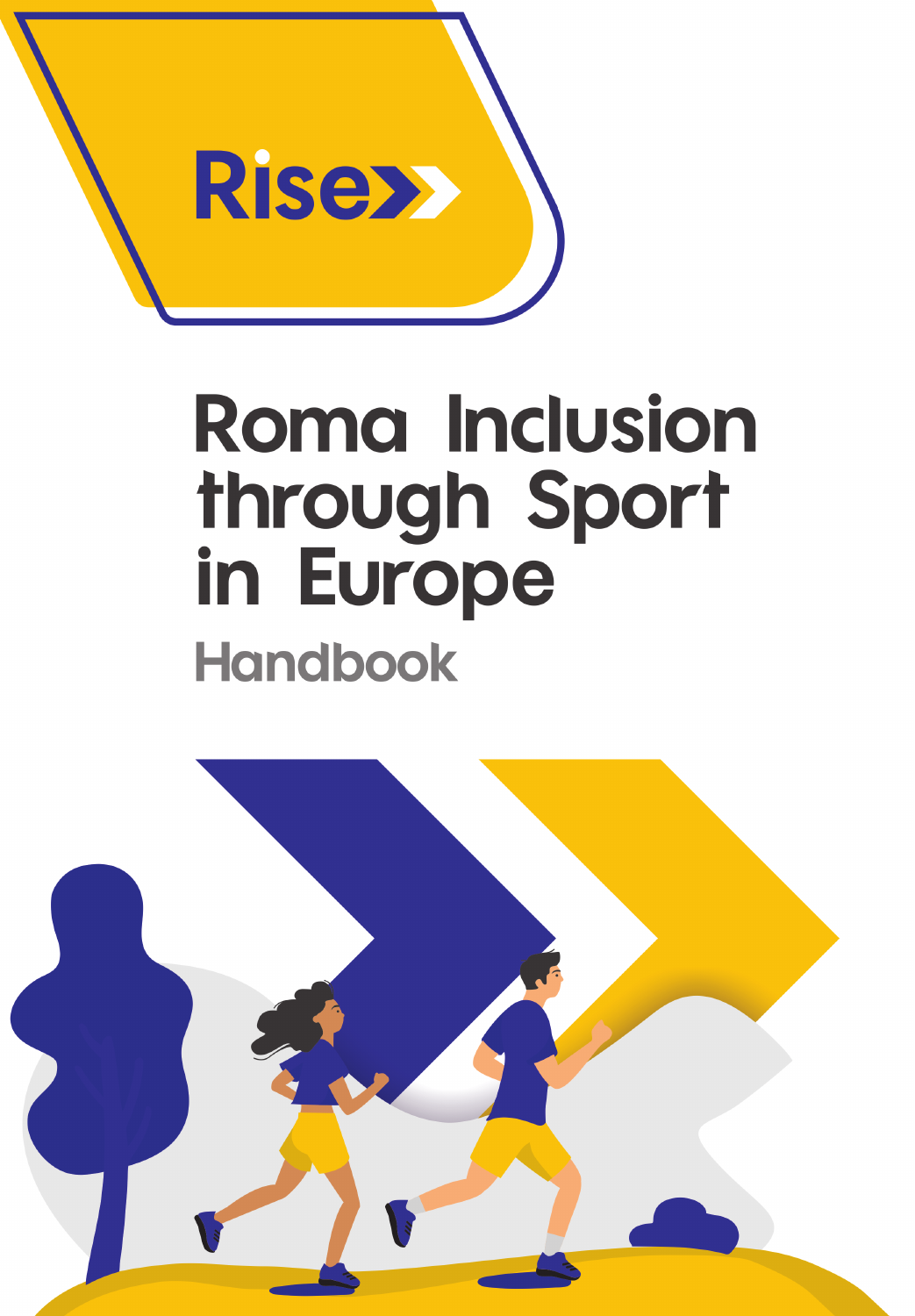

| <b>Introduction</b>                                                                   | 3              |
|---------------------------------------------------------------------------------------|----------------|
| <b>General Goals of the RISE Project</b>                                              | $\overline{4}$ |
| <b>Context</b>                                                                        | $\overline{4}$ |
| <b>Inclusion through Sports</b>                                                       | 5              |
| <b>Working Practices</b>                                                              | 6              |
| <b>RISE Good Practice #1</b><br>Name: The Sport Centre of the National Roma Council 7 | 6              |
| <b>RISE Good Practice #2</b><br>Name: Élményakadémia                                  | 9<br>9         |
| <b>RISE Good Practice #3</b><br>Name: Kacsakő Élménytábor                             | 11<br>11       |
| <b>RISE Good Practice #4</b><br>Name: Policy Center for Roma and Minorities           | 13<br>13       |
| <b>RISE Good Practice #5</b><br>Name: Sportive School Club (Clubul Sportive Scolar)   | 16<br>16       |
| <b>RISE Good Practice #6</b><br>Name: Tang Ra                                         | 18<br>18       |
| <b>RISE Good Practice #7</b><br>Name: Period                                          | 20<br>20       |
| <b>RISE Good Practice #8</b><br>Name: On Horse                                        | 22<br>22       |
| <b>RISE Good Practice #9</b><br>Name: Vermont                                         | 24<br>24       |
| Patterns, Challenges and Lessons Learned from the Collected Practices                 | 26             |
| Practical tips and advices for sport organizations and NGOs                           | 28             |
| <b>Disclaimer</b>                                                                     | 30             |

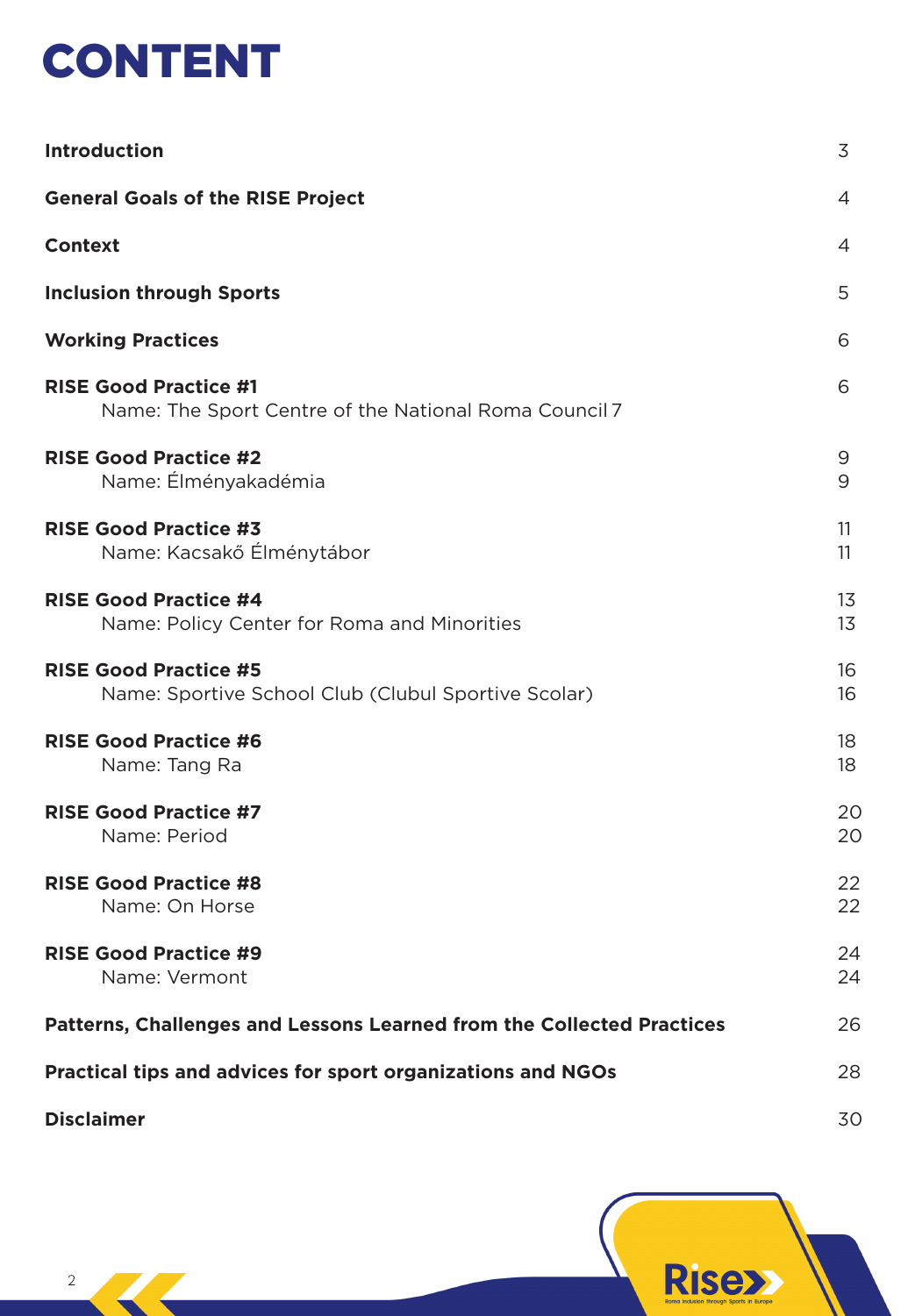### INTRODUCTION

#### **THE PARTNERS OF THE PROJECT ARE:**

*Budapest Association for International Sports (Hungary) TAKT (North Macedonia) Champions Factory (Bulgaria) ADEL (Slovakia) Scout Society Association (Romania)*

The RISE (Roma Inclusion through Sport in Europe) consortium is composed of carefully selected partner organizations that also work with young people from disadvantaged or fewer opportunities backgrounds. Partner organizations have already developed and implemented projects targeting youth with fewer opportunities on several topics, including social inclusion through sports and sports-based education. Accordingly, all of the organizations address issues relevant to social inclusion through sports and the project is mutually beneficial for all partners as it aims to build the capacity of these organizations, exchange good practices concerning a specific target group (Roma young people) who are largely present in all partner countries. The number of Roma people in most of the partner countries is above 500.000 people<sup>1</sup> while in North Macedonia their number is around 80.000<sup>2</sup> (non-official estimates, romnews.com) which is a significant portion of total population.

The RISE is a joint initiative of European sport and civil society organizations to tackle discrimination, social exclusion, and marginalization of Roma youngsters through exchanging good practices, capacity building activities, and the development and implementation of sport-based educational activities. The key objective of the project is to promote social inclusion, equal opportunities, and awareness of disadvantaged situations of the Roma minority through sport-based education activities. Therefore, RISE is an 18-month long Small Collaborative Partnership framed under the Erasmus+ Sport priority - encouraging social inclusion and equal opportunities in and through sports.

RISE is addressing the needs of underprivileged young EU citizens and organizations dealing with this target group. Complementary, the project also addresses the promotion of principles related to Health-Enhancing Physical Activity especially by supporting the implementation of the EU Physical Activity Guidelines.

2. "The Only District in Europe Where Roma Are the Majority: A Day in Šuto Orizari | Euronews," accessed September 7, 2020, [https://www.euronews.com/2018/07/05/only-district-in-europe-roma-are-majority.](https://www.euronews.com/2018/07/05/only-district-in-europe-roma-are-majority)



<sup>&</sup>lt;sup>1</sup> Roma Population on the Peripheries of the Visegrad Countries: Spatial Trends and Social Challenges," ResearchGate, accessed September 7, 2020, [https://www.researchgate.net/publication/328841130\\_Roma\\_population\\_on\\_the\\_](https://www.researchgate.net/publication/328841130_Roma_population_on_the_) peripheries\_of\_the\_visegrad\_countries\_spatial\_trends\_and\_social\_challenges.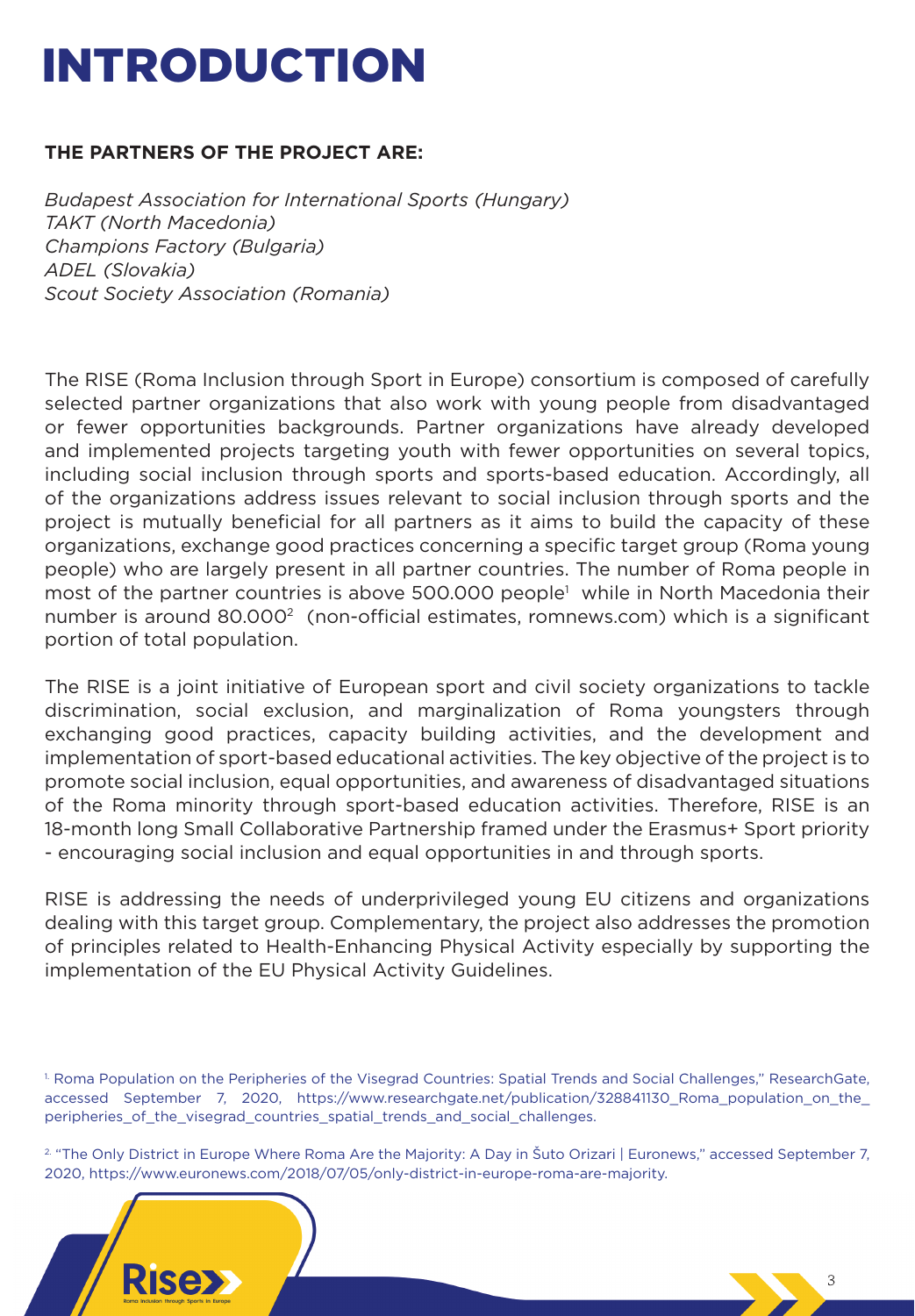### GENERAL GOALS OF THE RISE PROJECT

1. To promote social inclusion, equal opportunities, and sport-based education for underprivileged (especially Roma) young people, and raise awareness of the importance of health-enhancing physical activity through innovative cross-sectoral cooperation;

2. To empower and build the capacity of sport clubs, youth organizations, educational institutions to develop and deliver sport-based educational activities targeting underprivileged populations, especially Roma youngsters;

3. To collect, classify and promote European good practices in the field of social inclusion through sport and to develop a sport-based educational methodology to be introduced in an accessible handbook;

4. To up-skill trainers, coaches, youth leaders, and NGO staff with the necessary knowledge to realize sport-based educational interventions to underprivileged target groups, such as Roma youngsters.

### CONTEXT

For more than a thousand years, Roma people have been an integral part of European civilization. Today, with an estimated population of 10-12 million in Europe, approximately six million of whom live in the EU, Roma people are the biggest ethnic minority in Europe. The available evidence suggests that many Roma live in overwhelmingly poor conditions on the margins of society, and face extreme levels of social exclusion. The EU's Fundamental Rights Agency<sup>3</sup> surveys undertaken recently also found that prejudice, intolerance, and discrimination affect a large proportion of Roma living in the member states, most of whom are EU citizens. In recent years the situation of Roma has become an important issue on the agenda of the European Union, and in many of its member countries, but especially Romania, Bulgaria, Hungary, Slovakia, and Croatia.

As a result of low socioeconomic status and social exclusion, Roma people tend to participate less in non-organized and organized sport activities. Wide-spread discrimination, racism, and intolerance pose considerable obstacles for younger and older Roma generations alike to access sport clubs and sport facilities in their countries. According to the available data, the general health status of the European Roma population is far behind the average European population. Despite these circumstances, sport (especially football and martial arts) as a low-threshold social activity have always been attractive to young Roma people and several initiatives were aiming to use sport as a tool for their inclusion and education. Sport Plus and Plus Sport social development programs often aim to develop the skills and competencies of disadvantaged Roma youngsters who usually live in segregated settlements.

3. (Refworld | European Union: European Agency for Fundamental Rights)

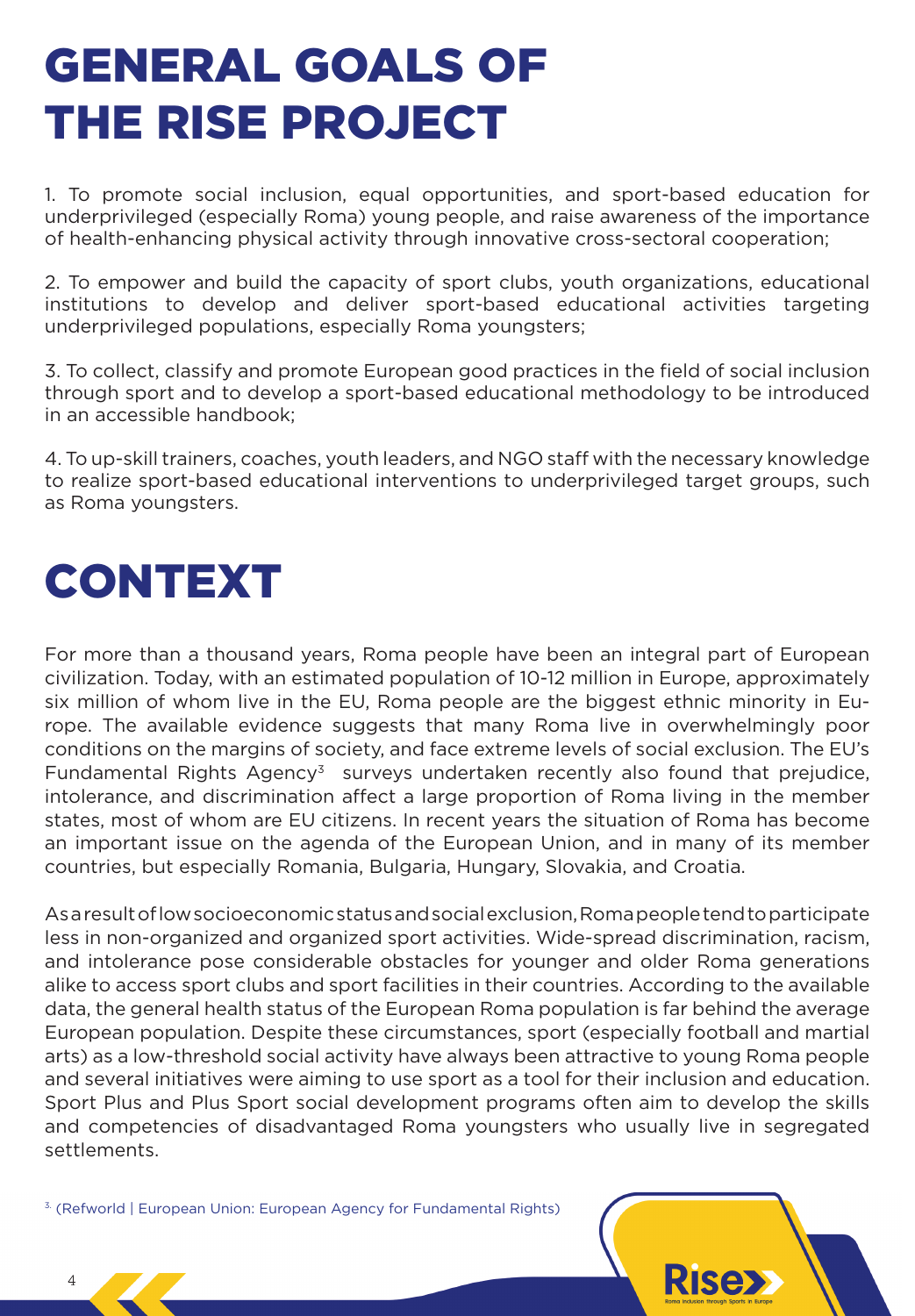### INCLUSION THROUGH SPORTS

The significance of the sport and its role in social changes has been taking the attention of many organizations within societies. Besides being a tool for health and personal development, sport has been proven to be an effective tool for inclusion. Also, studies have shown that attending various sport events boosts the participant's mental health by reducing anxiety and depression which is a common phenomenon, especially among the excluded social groups.<sup>4</sup> Regarding inclusivity, sports have affected the members of marginalized groups positively by giving them a sense of belonging, boosting confidence, helping them socialize, and even increasing their chances of employability and continuing with their education.<sup>5</sup>

Despite its inclusive nature, sport "in itself" is not able to achieve sustainable social change and sport as a tool for inclusion has limitations. The effective delivery of sport-based interventions depends on a number of factors, while it's also worth applying a basic distinction between, Plus Sport' and , Sport Plus' initiatives based on Coalter and Taylor's categorization (2010).<sup>6</sup> Plus sport initiatives are led by social development organizations (e.g. education-focused NGOs) dealing with particular social issues. Sports activities are added to their programs as a way of achieving their broader social objectives. Sport Plus activities are led by organizations whose core activity is sport, where sport is used and adapted in various ways to achieve certain social development objectives.<sup>7</sup>

Sport-based educational interventions have given the possibility to approach tackling social issues within marginalized groups through sports. Within the context of RISE, members of Roma communities are among the many that are negatively affected within their societies due to their ethnic belonging. Hence, in this publication, key elements will be described through collected working practices from the partnering countries (Bulgaria, Hungary, North-Macedonia, Romania, and Slovakia). The goal is to inspire stakeholders within the fields of sports, education and youth to support and promote all-inclusive participation of deprived groups such as the Roma.

4. Laura Kelly, "'Social Inclusion' through Sports-Based Interventions?," Critical Social Policy 31, no. 1 (February 2011): 126–50, [https://doi.org/10.1177/0261018310385442.](https://doi.org/10.1177/0261018310385442)

5. James Skinner, Dwight H. Zakus, and Jacqui Cowell, "Development through Sport: Building Social Capital in Disadvantaged Communities," Sport Management Review 11, no. 3 (November 2008): 253–75, <https://doi.org/10.1016/> S1441-3523(08)70112-8.

6. Coalter, F. and Taylor, J. (2010) Sport-for-development impact study, A research initiative funded by Comic Relief and UK Sport and managed by International Development through Sport.

7. ECORYS (2016) Mapping of good practices relating to social inclusion of migrants through sport Final report to [the DG Education and Culture of the European Commission. Available at: https://kics.sport.vlaanderen/Sporteneu/](https://kics.sport.vlaanderen/Sporteneu/Documents/161101_EC_Mapping_of_good_practices_relating_to_social_inclusion�_of_migrants_through_sport.pdf) Documents/161101\_EC\_Mapping\_of\_good\_practices\_relating\_to\_social\_inclusion£\_of\_migrants\_through\_sport.pdf

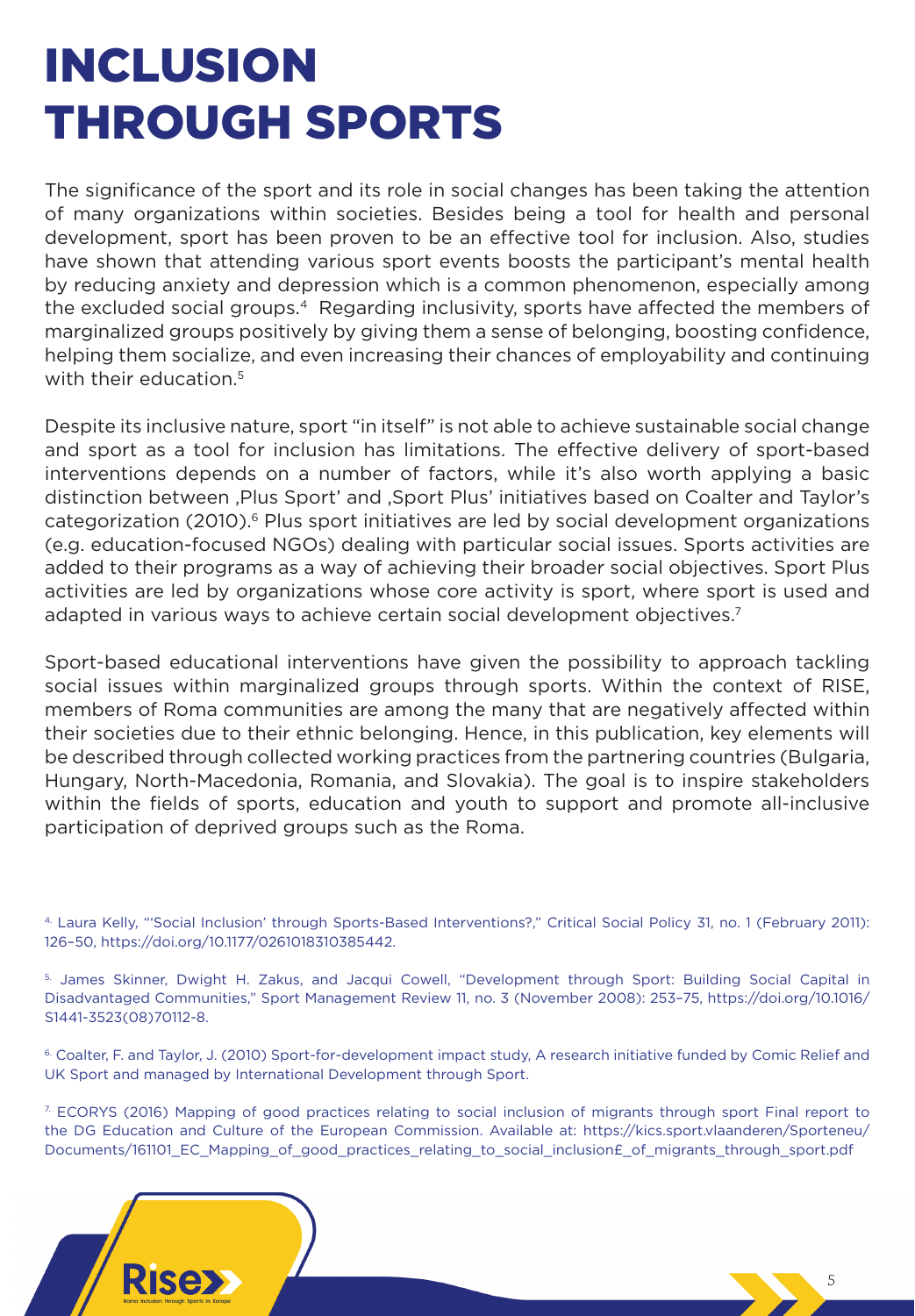### WORKING PRACTICES

The following section consists of the working practices collected by the RISE partners. The tables show the required details regarding the institutions and their on-going projects regarding Roma youth and sports that give an insight into the processes and important developments for successful implementation of inclusivity through sports. In the second part of the section, the overlapping patterns, challenges, and lessons learned from all the collected data are presented.

### RISE GOOD PRACTICE #1

**Name: The Sport Centre of the National Roma Council Country: Hungary** 



**Background of the initiative**

**The Sport Centre of the National Roma Council** is a young and independent institution. It was established in May 2017 having the main seat in Budapest, but delivering activities in some of the most disadvantaged regions of Hungary. The Sport Centre serves as a "complementary", supporting institution providing organizational, management and financial guidance to grassroots and competitive sport programs that involve Roma youngsters. The main idea of the center is to change the perception of Roma population through supporting role model Roma athletes and getting them to the highest possible sport competitions (e.g. Olympics). According to the director of the Centre, sport and physical activity are ultimate way to fight against the discrimination of Roma youngsters and the Roma population in general. Although there is a clear focus on supporting the most talented athletes, the Centre supports leisure/ grassroots sports activities too.

Main roles and responsibilities of the Centre:

- Organization of training camps, management of sports facilities,
- Organization, support and management of competitive sports activities, youth and educational activities and mentoring young Roma,
- Recognition of sporting achievements, providing grants and scholarships to talented Roma athletes,
- Delivering leisure and recreational sport activities and •awareness-raising campaigns.

Main roles and responsibilities of the Centre:

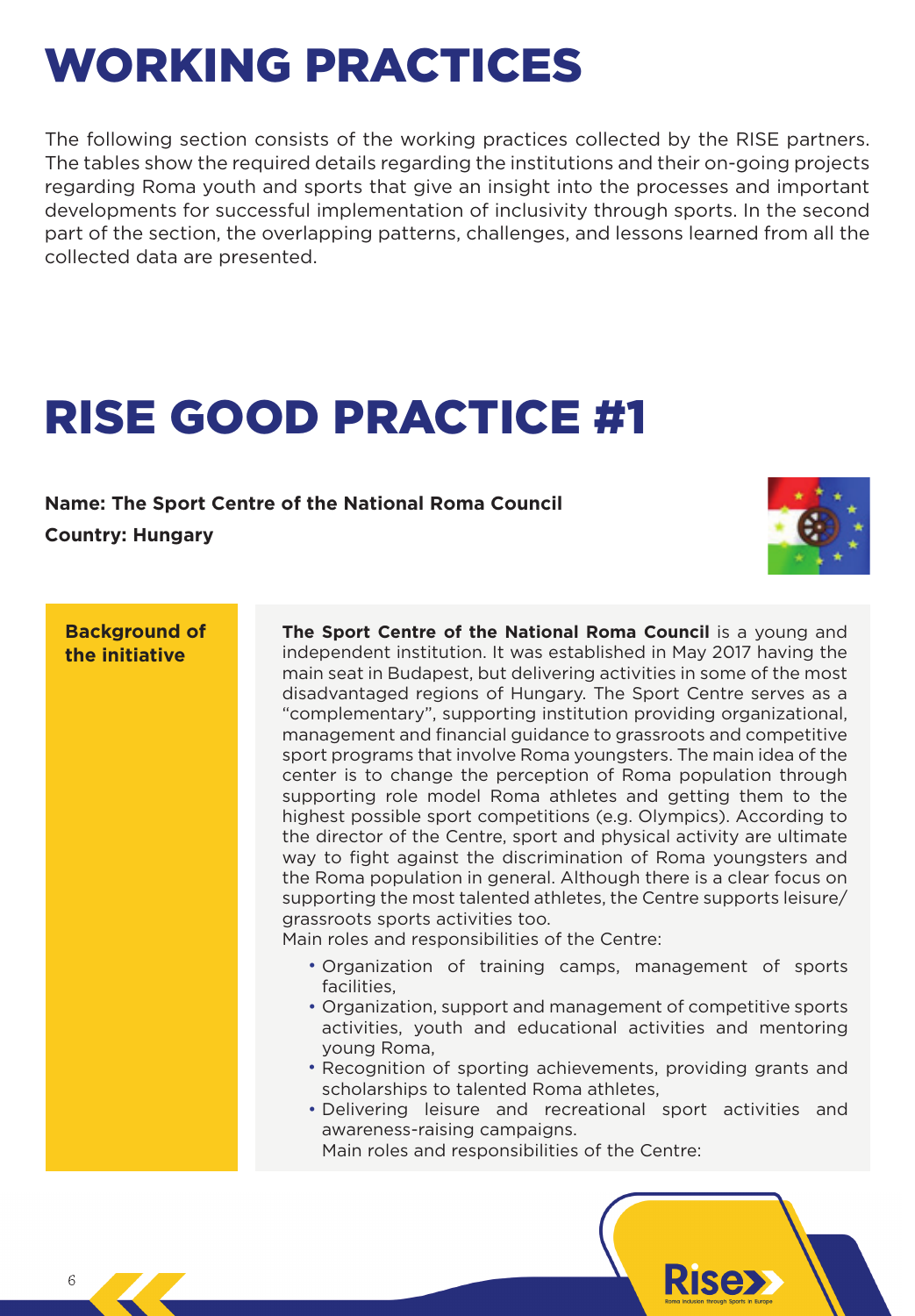| <b>Sports utilized</b><br>and soft skills<br>developed? | The Centre offers multi-sport activities. Grants aim to support<br>talented Roma athletes in all sporting disciplines. So far, boxing<br>and kick-boxing are the most popular disciplines, however, there<br>are many Roma youngsters playing football as well. For now,<br>grants are only available for talented athletes who take part in<br>competitive sport activities.<br>Soft skills developed through sport-based activities and training:<br>perseverance, discipline, modesty and respect of rules.                                                                                                                                                                                                                                                                                             |
|---------------------------------------------------------|------------------------------------------------------------------------------------------------------------------------------------------------------------------------------------------------------------------------------------------------------------------------------------------------------------------------------------------------------------------------------------------------------------------------------------------------------------------------------------------------------------------------------------------------------------------------------------------------------------------------------------------------------------------------------------------------------------------------------------------------------------------------------------------------------------|
| <b>Categorization</b>                                   | <b>Sport Plus</b>                                                                                                                                                                                                                                                                                                                                                                                                                                                                                                                                                                                                                                                                                                                                                                                          |
| Impact/<br><b>Outcome</b>                               | Since the Centre was established only in 2017, the director could not<br>mention significant outcomes of their activities, however, he came<br>up with several plans to develop the operations and activities of<br>the institution. He spoke more broadly about the impact of sport<br>on socially disadvantaged youngsters and brought up his example:<br>taking part in boxing allowed him to get out of his comfort zone<br>and attend championships and meet people. Following his boxing<br>career, he continued as a coach and in 2017 he was appointed to<br>lead the Sports Centre. He strongly believes that sport practice<br>equips young Roma with the necessary skills to improve their life<br>circumstances and to find meaningful occupations.                                            |
| <b>Cooperation</b><br>and Partners                      | The Sport Centre intends to cooperate with the following entities:<br>• National, regional and local sport federations<br>• Sport clubs with high Roma participation<br>Funding partners, donors:<br>The majority of funding comes from the National Roma Council;<br>however, the Centre is also active in applying for different grants<br>offered by Ministries. According to the director of the Centre,<br>they wish to involve the private sector in financing their activities,<br>however, it is a great challenge.                                                                                                                                                                                                                                                                                |
| <b>Challenges and</b><br>opportunities                  | Currently, the biggest challenge the Sport Centre is facing is<br>the global pandemic. In March 2020, they shut down all sport-<br>ing activities and only plan to relaunch them after the national<br>regulations will allow them to do so.<br>Other key challenges involve finding the appropriate coaches who<br>have the proper skills and competencies to work with youngsters<br>from disadvantaged backgrounds. There is a high dropout rate<br>of Roma youngsters and they also tend to be less mobile when<br>it comes to attending training in another village. Therefore, the<br>Centre wishes to hire coaches who have the willingness to reach<br>youngsters in their settlements.<br>Concerning the development opportunities and directions the<br>director mentioned the following points: |

**Rise>**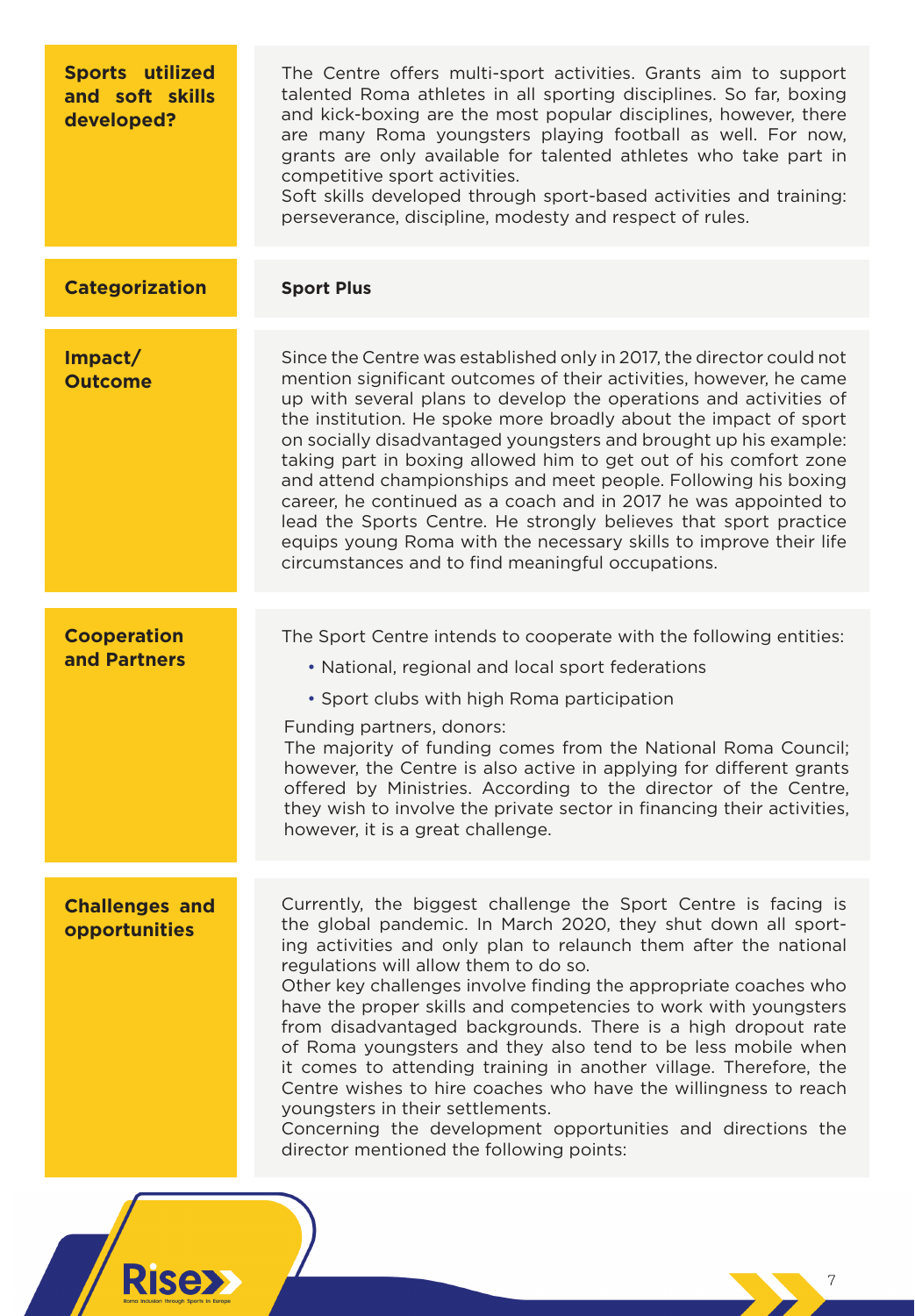| <b>Challenges and</b><br>opportunities | • there is a need for creating a "sports academy" system for<br>Roma youngsters who could spend the majority of their time<br>in the academy, practicing sports and engaging in learning<br>activities,<br>• launching training and education for sport coaches,<br>• launching a public employment program that provides<br>opportunities for these sport coaches in disadvantaged<br>regions in Hungary.                                                                                                                                                                                                                                                                                                                                                                                           |
|----------------------------------------|------------------------------------------------------------------------------------------------------------------------------------------------------------------------------------------------------------------------------------------------------------------------------------------------------------------------------------------------------------------------------------------------------------------------------------------------------------------------------------------------------------------------------------------------------------------------------------------------------------------------------------------------------------------------------------------------------------------------------------------------------------------------------------------------------|
|                                        |                                                                                                                                                                                                                                                                                                                                                                                                                                                                                                                                                                                                                                                                                                                                                                                                      |
| <b>Lessons learned</b>                 | There is a need for a holistic approach to empower young Roma.<br>Sport is an important element of this approach; however, education<br>is the more important part. Although the Sports Centre aims to<br>create a shift in the perception of Roma through the sporting<br>success of Roma athletes, sport is much more than mere athletic<br>performance. Sport can pass a lot of values to youngsters including<br>discipline, perseverance, and respect of rules. Participation in<br>sport can support disadvantaged children to develop their social<br>network, break out from their isolated environments and show<br>a life perspective. Even if youngsters do not become athletes,<br>sport participation can give them a great amount of motivation to<br>improve their living conditions. |

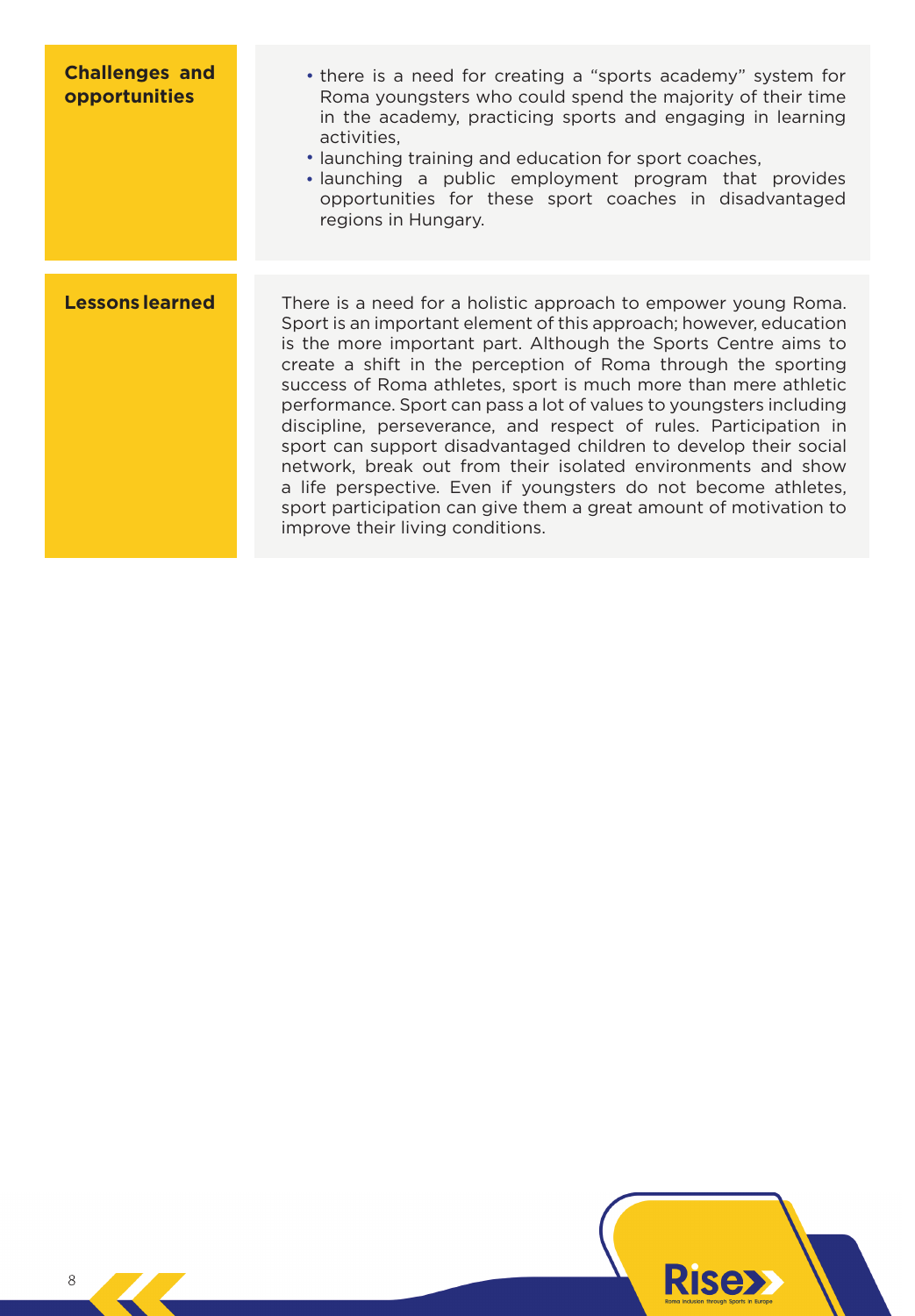#### **Name: Élményakadémia (Academy of Experience)**  public benefit organization



**Rise>** 

| <b>Background of</b><br>the initiative                  | "Tőlünk Nektek" (From Us to You) program works with socially<br>disadvantaged young people (mostly 13-20 years old Roma youth<br>living in state-care institutions and Roma segregations, usually not<br>all of the participants come from the same location). The program<br>uses peer-based, non-formal and informal education as their main<br>method.<br>The aim is to create "secure" and supportive frameworks for<br>competence development, socialization. Participants come from<br>childcare institutions, mainly Roma background. Participants create<br>a volunteering project - kind of self-empowerment 3-day camp in<br>order to create bonding, socializing amongst peers, preferably<br>over 13 years to take part (cognitive abilities)<br>Structure of their program:<br>Each occasion lasts from 3 to 5 days. It involves sleepovers to<br>create the required atmosphere and get used to the new camp-<br>like structure. Certain days are dedicated to planning the places<br>they want to visit and activities they want to do. The program also<br>includes a field visit. |
|---------------------------------------------------------|----------------------------------------------------------------------------------------------------------------------------------------------------------------------------------------------------------------------------------------------------------------------------------------------------------------------------------------------------------------------------------------------------------------------------------------------------------------------------------------------------------------------------------------------------------------------------------------------------------------------------------------------------------------------------------------------------------------------------------------------------------------------------------------------------------------------------------------------------------------------------------------------------------------------------------------------------------------------------------------------------------------------------------------------------------------------------------------------------|
| <b>Sports utilized</b><br>and soft skills<br>developed? | <b>Basic sports</b> utilized that can also involve girls. These sports<br>are "catch me if you can", "capture the flag", etc. They also have<br>adventure-park-like activities - overcoming physical obstacles.<br>Football and dance are the most popular amongst these youngsters<br>- they can show off their skills and abilities to others. They usually<br>implement low-threshold activities and use sports as a platform<br>to meet each other, introduce themselves and share social norms.                                                                                                                                                                                                                                                                                                                                                                                                                                                                                                                                                                                               |
| <b>Categorization</b>                                   | <b>Sport Plus</b>                                                                                                                                                                                                                                                                                                                                                                                                                                                                                                                                                                                                                                                                                                                                                                                                                                                                                                                                                                                                                                                                                  |
| $Im$ pact $/$<br><b>Outcome</b>                         | Success can be measured by returning participants (the most<br>important indicator).<br>Success in the realization of the volunteering programs.<br>Difficulties in measuring the outcomes as there are a number of<br>variables in their family life.<br>Qualitative, interview-based measuring of impact, surveys are hard<br>to fulfill. They also observe the participants during the program -                                                                                                                                                                                                                                                                                                                                                                                                                                                                                                                                                                                                                                                                                                |
|                                                         |                                                                                                                                                                                                                                                                                                                                                                                                                                                                                                                                                                                                                                                                                                                                                                                                                                                                                                                                                                                                                                                                                                    |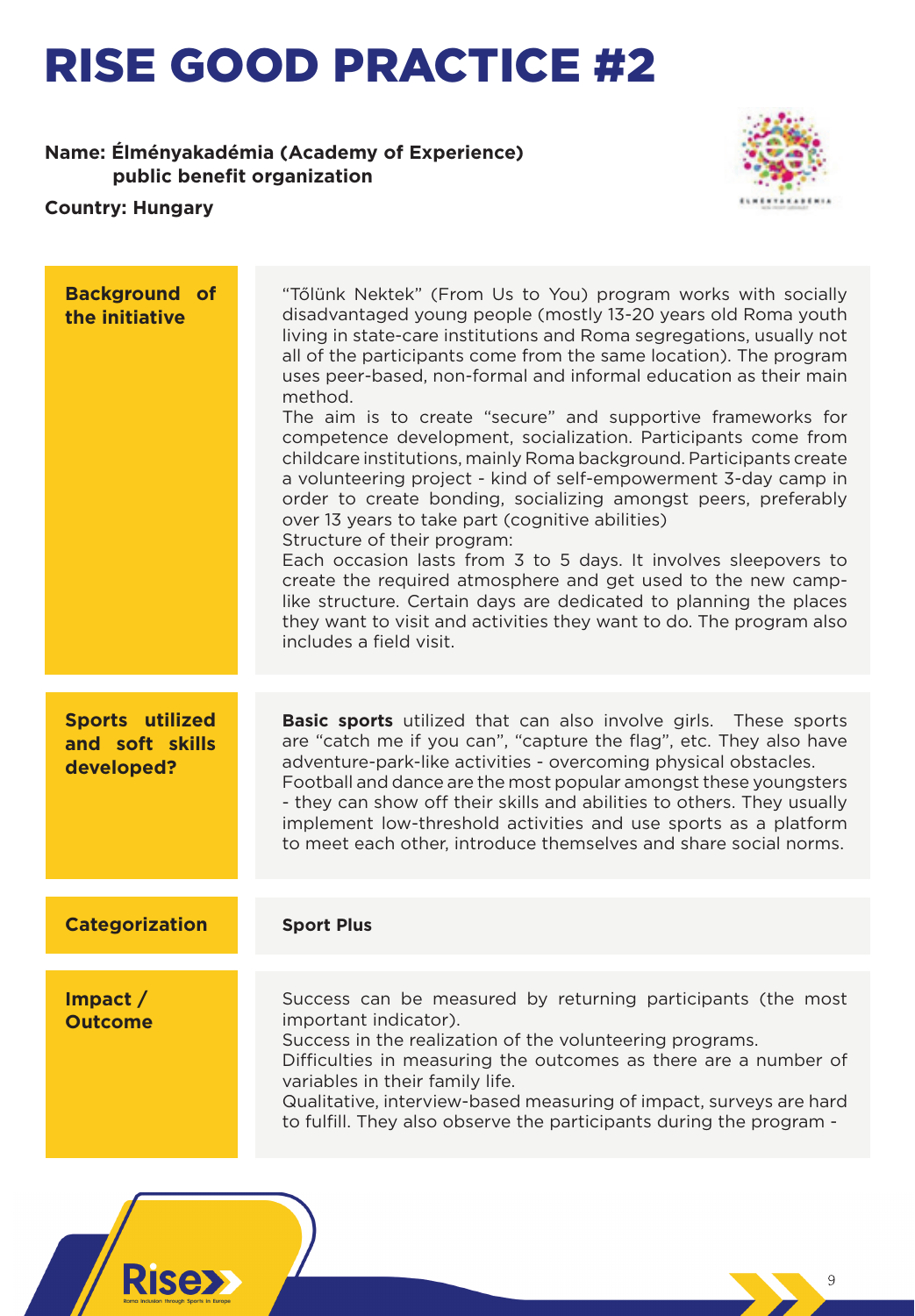| $Im$ pact $/$<br><b>Outcome</b>        | and record small changes in behavior, skills, etc.<br>Recording interviews with children: easy questions in order to<br>improve the content of the trainings. Small groups, focus group<br>interviews. A method they use is to ask their participants that if<br>they were the program coordinators, and they were the ones who<br>write the project application, what would they write differently.<br>One of the key outcomes is the youth groups created through the<br>camps. (Some participants stayed connected with the organization<br>and now they applied - with the mentorship of the organization -<br>to implement solidarity projects by themselves.)<br>Some of the participants even became employed by the<br>organization later on as program facilitators. |
|----------------------------------------|-------------------------------------------------------------------------------------------------------------------------------------------------------------------------------------------------------------------------------------------------------------------------------------------------------------------------------------------------------------------------------------------------------------------------------------------------------------------------------------------------------------------------------------------------------------------------------------------------------------------------------------------------------------------------------------------------------------------------------------------------------------------------------|
|                                        |                                                                                                                                                                                                                                                                                                                                                                                                                                                                                                                                                                                                                                                                                                                                                                               |
| Cooperation /<br><b>Partners</b>       | Important to work with local social workers, the "Máltai Szere-<br>tetszolgálat" (Nationwide-charity), Bagázs (NGO), state-care<br>institutions<br>Funding: mainly public and private calls.<br>They apply for funds with almost the same program - however<br>always developing it according to the experiences - and receive<br>funds from different sponsors. Once the organization was able to<br>finance the program themselves.                                                                                                                                                                                                                                                                                                                                         |
|                                        |                                                                                                                                                                                                                                                                                                                                                                                                                                                                                                                                                                                                                                                                                                                                                                               |
| <b>Challenges and</b><br>opportunities | Hard to organize "mixed" camps with participants from Roma and<br>non-Roma backgrounds.<br>Inclusion and outreach: Convince disadvantaged youngsters to<br>take part in the camps.<br>It is appreciated if girls participate, but due to family reasons, it's<br>more difficult to involve them.                                                                                                                                                                                                                                                                                                                                                                                                                                                                              |
|                                        |                                                                                                                                                                                                                                                                                                                                                                                                                                                                                                                                                                                                                                                                                                                                                                               |
| <b>Lessons learned</b>                 | Sport can support those youngsters who struggle with verbal<br>communication.<br>Physical Activity is a really important factor in their lives.<br>Trust: by trusting in the participants that they will come out with<br>a solution and they will learn from their own mistake and not to<br>take over the lead fully from them - it leads to successful project<br>implication.<br>It means a lot for the participants that they create connections with<br>people outside of their home location (segregation or institution).<br>The attitude is very important: that the participants are not the<br>ones who receive humanitarian help, but they are empowered by<br>the fact that they are the ones who do volunteer work and help<br>others in need.                  |
|                                        |                                                                                                                                                                                                                                                                                                                                                                                                                                                                                                                                                                                                                                                                                                                                                                               |

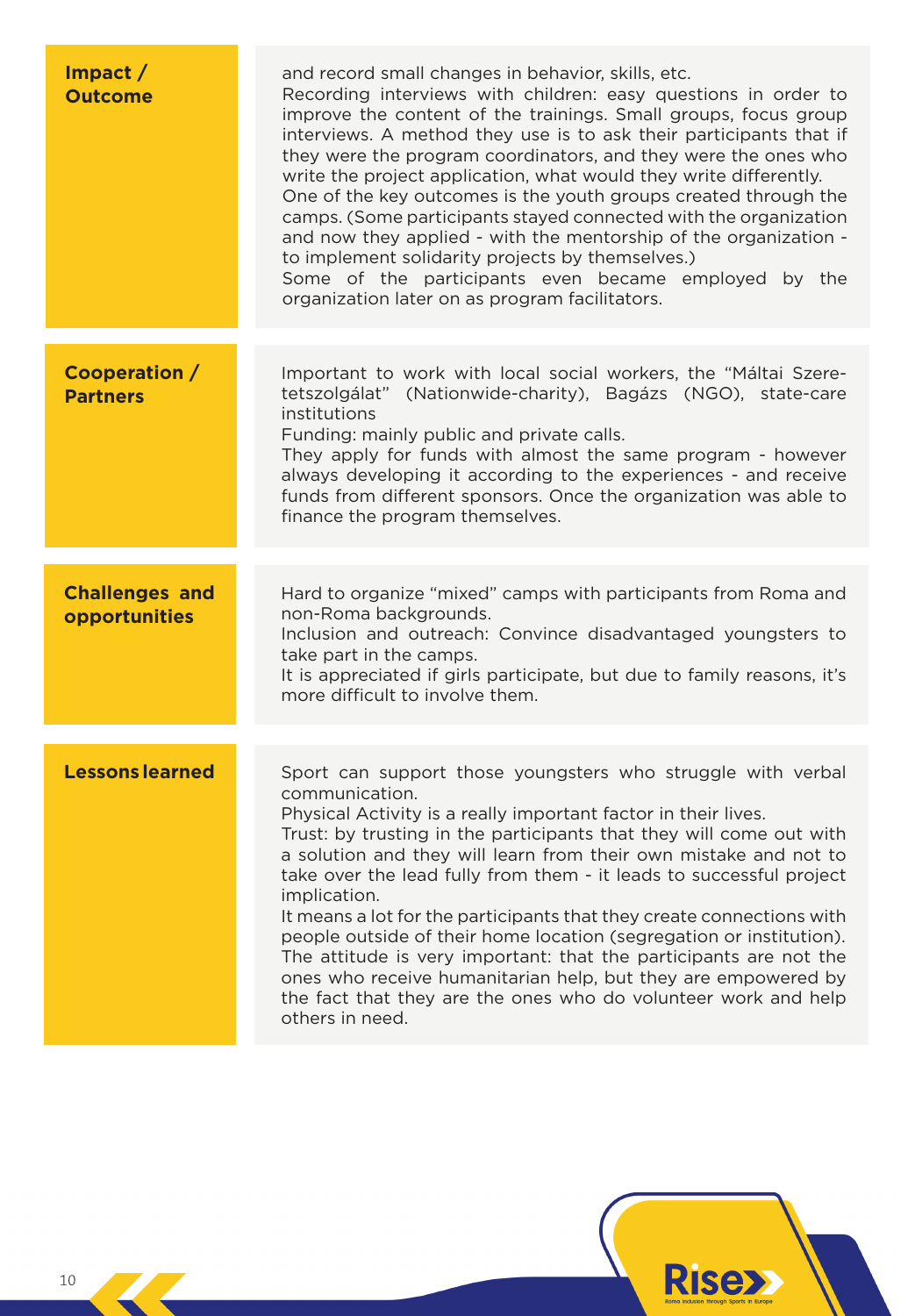#### **Name: Kacsakő Élménytábor (Duck Pebble Adventure Camp)**

#### **Country: Hungary**

**Rise>>** 



| <b>Background of</b><br>the initiative                  | The "Kacsakő Élménytábor" (Duck Pebble Adventure Camp)<br>initiative started in 2018.<br>It came out of the idea to organize a one-week-long summer camp<br>for underprivileged kids where they can come together and build<br>a community together.<br>The background of the target group is very diverse: coming<br>from urban and rural areas, different class groups, and different<br>ethnicities.<br>The initiative has two settings: summer camp and team building<br>sessions.                                                                     |
|---------------------------------------------------------|------------------------------------------------------------------------------------------------------------------------------------------------------------------------------------------------------------------------------------------------------------------------------------------------------------------------------------------------------------------------------------------------------------------------------------------------------------------------------------------------------------------------------------------------------------|
|                                                         |                                                                                                                                                                                                                                                                                                                                                                                                                                                                                                                                                            |
| <b>Sports utilized</b><br>and soft skills<br>developed? | It is a multi-sport initiative.<br>The sports that were used during their activities were: fair play<br>sports such as ultimate frisbee, quidditch, rugby, capture the flag.<br>The choice of the sports was due to not having a court but rather<br>only an open field.<br>The sports also give the possibility to the kids to come up with<br>their own rules. This process plays a crucial role when it comes to<br>team-building among these kids.<br>Soft skills developed through these sports:<br>• confidence,<br>· gaining a proactive mentality, |
|                                                         | • speaking up for themselves.                                                                                                                                                                                                                                                                                                                                                                                                                                                                                                                              |
|                                                         | Hard skills:                                                                                                                                                                                                                                                                                                                                                                                                                                                                                                                                               |
|                                                         | • improving employability by teaching them the importance of<br>staying longer at school.                                                                                                                                                                                                                                                                                                                                                                                                                                                                  |
|                                                         |                                                                                                                                                                                                                                                                                                                                                                                                                                                                                                                                                            |
| <b>Categorization</b>                                   | <b>Sport Plus</b>                                                                                                                                                                                                                                                                                                                                                                                                                                                                                                                                          |
|                                                         | (However, due to involving additional tools in the project<br>developments, the initiative can be perceived as a mixture of both<br>Sport Plus and Plus Sport).                                                                                                                                                                                                                                                                                                                                                                                            |
|                                                         |                                                                                                                                                                                                                                                                                                                                                                                                                                                                                                                                                            |
| $Im$ pact $/$<br><b>Outcome</b>                         | To be able to identify the outcomes of their activities sociometric<br>measurements were conducted throughout the settings where the<br>kids had to answer 5 questions in the beginning (after the first<br>day) and in the end of the summer camps/team building session<br>(in the end of the week).                                                                                                                                                                                                                                                     |
|                                                         |                                                                                                                                                                                                                                                                                                                                                                                                                                                                                                                                                            |
|                                                         |                                                                                                                                                                                                                                                                                                                                                                                                                                                                                                                                                            |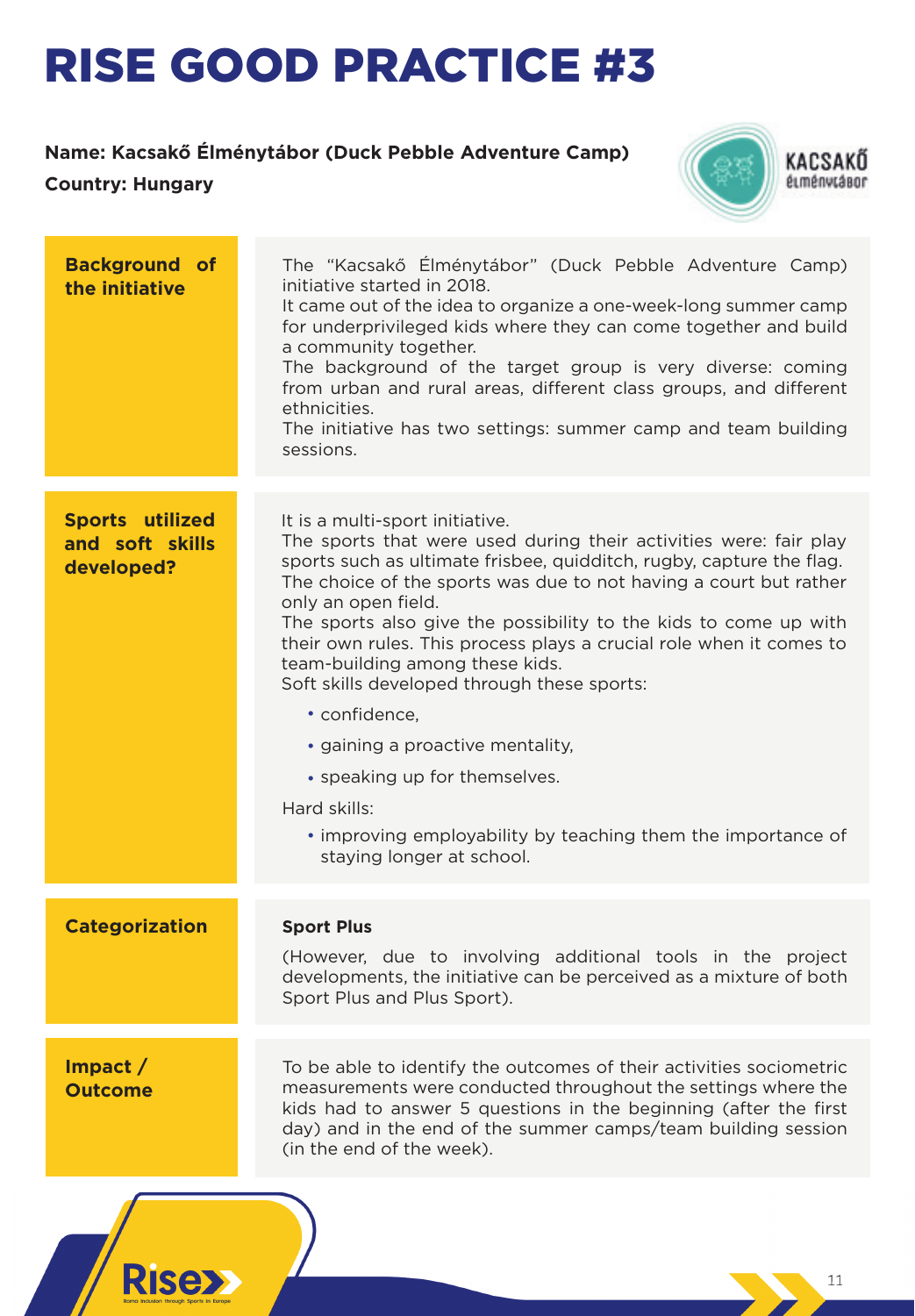| $Im$ pact $/$<br><b>Outcome</b>        | The initiative could see that there was a difference in the kids'<br>behaviors by having more positive attitudes towards the others.<br>Empathy was developed among the kids towards the<br>underprivileged ones.<br>Intercultural skills were improved, too. This was mainly towards the<br>kids coming from different ethnic groups.<br>One of the important outcomes was mentioned to be social<br>integration by giving different examples of how these kids had no<br>problems building friendships after the summer camp/team buil-<br>ding sessions in their daily lives. |
|----------------------------------------|----------------------------------------------------------------------------------------------------------------------------------------------------------------------------------------------------------------------------------------------------------------------------------------------------------------------------------------------------------------------------------------------------------------------------------------------------------------------------------------------------------------------------------------------------------------------------------|
| Cooperation /<br><b>Partners</b>       | The organization has a partner as a hosting organization, mainly<br>helping them with funding applications and bureaucracy.<br>Funding partner:<br>• European Solidarity Corps<br>• Two Tailed Dog Party<br>• Crowdfunding<br>• Sponsorship (on-going process)                                                                                                                                                                                                                                                                                                                   |
| <b>Challenges and</b><br>opportunities | According to the interviewee their biggest challenges were:<br>• Handling and organizing the kids during the camp.<br>• Keeping out of bullying was a very common phenomenon<br>among the kids.<br>It was managed by coming up with stricter rules.<br>Opportunities:<br>• To start a social enterprise and an after-school program.<br>• An alternative school is one of the main and big goals for the<br>future.                                                                                                                                                              |
| <b>Lessons learned</b>                 | Through the initiative, they could conclude that Inclusive education<br>works.<br>In addition to that, sport was perceived as the most effective tools<br>since it was a guarantee that all the kids wanted to participate.<br>Everyone could actively participate. The second most useful tool<br>was the drama sessions.                                                                                                                                                                                                                                                       |
| <b>Anything else</b>                   | Giving out love to Roma kids had a very big influence.<br>The Roma kids told that the main thing they took with themselves<br>from the camp and team-building session was love.<br>Knowing your target group beforehand is very important.                                                                                                                                                                                                                                                                                                                                       |

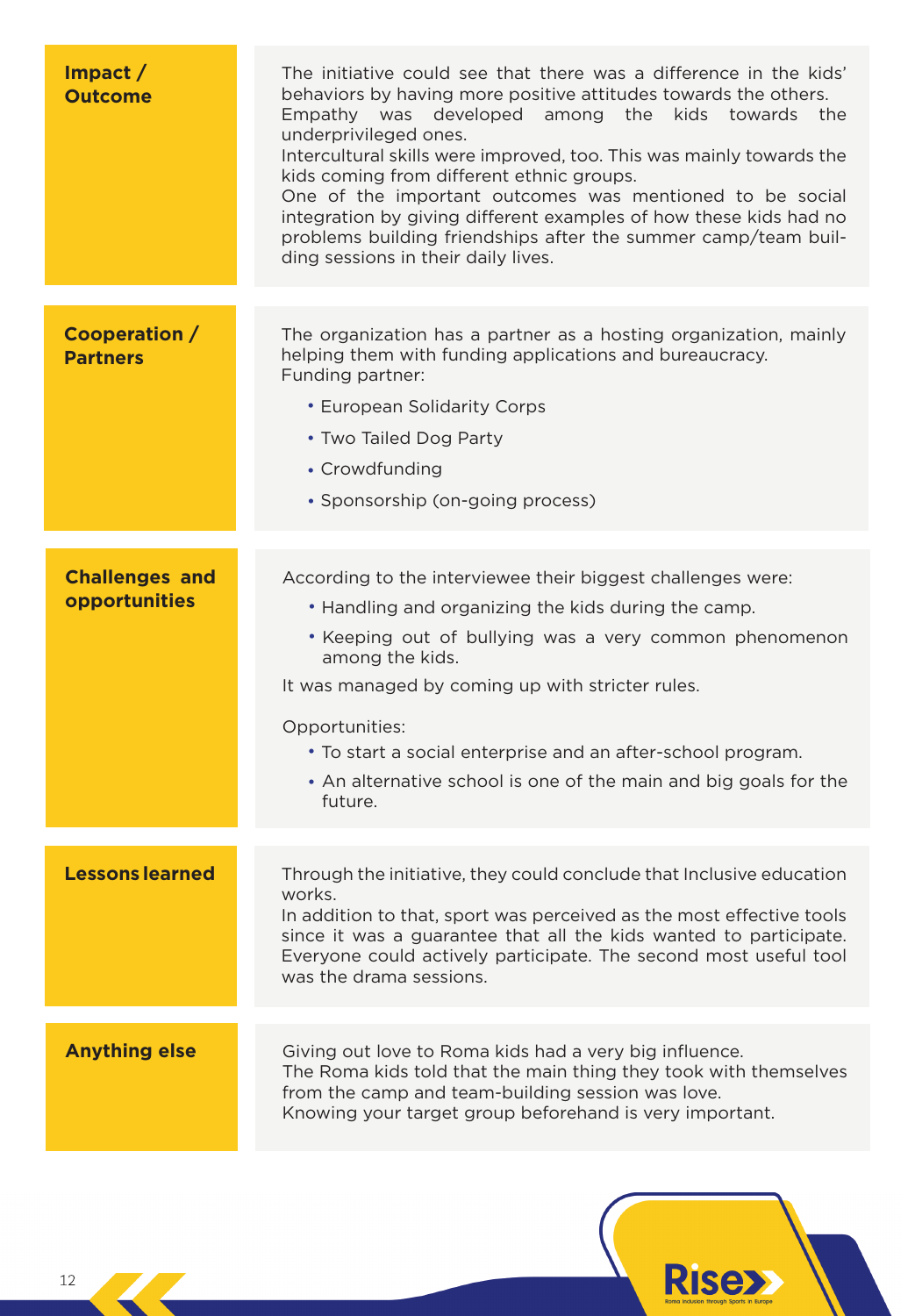#### **Name: Policy Center for Roma and Minorities**

**Country: Romania**



| <b>Background of</b><br>the initiative                  | Policy Center for Roma and Minorities (PCRM) is a non-governmental,<br>non-profit organization founded in 2008 in Romania, which acts to<br>empower Roma and other ethnic minorities so that they become<br>active citizens of the society they live in and to stimulate the<br>majority to actively participate in the social inclusion process.<br>Since 2008, PCRM has supported the Roma community either<br>through direct intervention (especially through sport activities and<br>alternative education programs for Roma and non-Roma children<br>in poor communities), or by creating opportunities for dialogue<br>and sensitization of public opinion on topics such as diversity vs.<br>discrimination, respect vs. racism, and social inclusion vs. exclusion.<br>In 2010, PCRM initiated the Alternative Education Club, a<br>comprehensive educational program dedicated to the Roma<br>and non-Roma children in one of the most marginalized areas of<br>Bucharest. The main innovative aspect of the project is the use<br>of sports as a gateway to traditional education activities and<br>ultimately, a better future.<br>In the past 10 years, more than 400 Roma and non-Roma children<br>from marginalized areas of Bucharest benefited from the prog-<br>ram and 50% of them were also actively engaged in the football<br>empowerment program. The ages of the children are between 6<br>and 16.<br>PCRM chose this age range having in mind the most blatant<br>indicator of potential disengagement in the community - the<br>school dropout rate. |
|---------------------------------------------------------|-------------------------------------------------------------------------------------------------------------------------------------------------------------------------------------------------------------------------------------------------------------------------------------------------------------------------------------------------------------------------------------------------------------------------------------------------------------------------------------------------------------------------------------------------------------------------------------------------------------------------------------------------------------------------------------------------------------------------------------------------------------------------------------------------------------------------------------------------------------------------------------------------------------------------------------------------------------------------------------------------------------------------------------------------------------------------------------------------------------------------------------------------------------------------------------------------------------------------------------------------------------------------------------------------------------------------------------------------------------------------------------------------------------------------------------------------------------------------------------------------------------------------------------------------------------------------------|
| <b>Sports utilized</b><br>and soft skills<br>developed? | Although the program started with basketball, it was obvious from<br>an early beginning that the children in the community had an in-<br>terest in football more than any other sport. Thus, the basketball<br>sessions transformed into football sessions - every Saturday in the<br>schoolyard. Eventually, as the relationship with the children grew,<br>the program started redirecting them to attending the Alternative<br>Education Club. Back then, a lot of the children coming to football<br>had never been enrolled in school or had dropped out early on.<br>Through the Alternative Education Club, they found a way back<br>to school. Our sports portfolio was extended to street dance and<br>volleyball.                                                                                                                                                                                                                                                                                                                                                                                                                                                                                                                                                                                                                                                                                                                                                                                                                                                   |

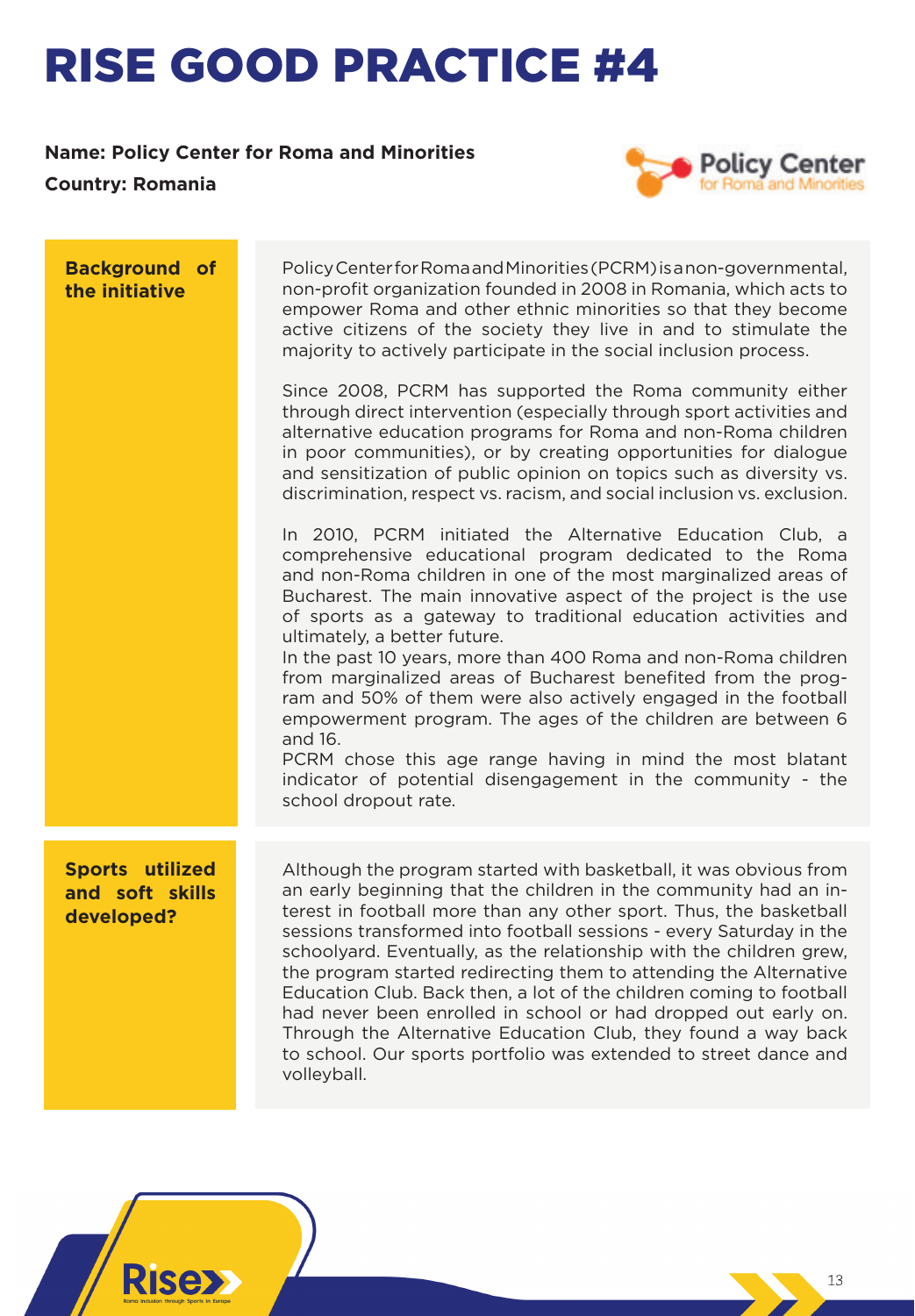| <b>Sports utilized</b><br>and soft skills<br>developed? | The context was a wonderful way of keeping the children off the<br>streets and away from drug consumption/trafficking which is a<br>real and visible threat in the community.<br>The NGO focused on developing the following skills: goal seeing,<br>adaptability, self-confidence, willingness to learn, self- motivation,<br>concentration, communication, reliability, self-control, social<br>sensitivity, teamwork, conflict resolution, decision making,<br>problem-solving, resilience, self-organization, self-reflection.                                                                                                                                                                                                                                                                                                                                                                                                                                  |
|---------------------------------------------------------|---------------------------------------------------------------------------------------------------------------------------------------------------------------------------------------------------------------------------------------------------------------------------------------------------------------------------------------------------------------------------------------------------------------------------------------------------------------------------------------------------------------------------------------------------------------------------------------------------------------------------------------------------------------------------------------------------------------------------------------------------------------------------------------------------------------------------------------------------------------------------------------------------------------------------------------------------------------------|
| <b>Categorization</b>                                   | <b>Sport Plus</b>                                                                                                                                                                                                                                                                                                                                                                                                                                                                                                                                                                                                                                                                                                                                                                                                                                                                                                                                                   |
| Impact /<br><b>Outcome</b>                              | Employability and social integration are strongly connected to<br>several life skills that are looked to improve through the program<br>(seeing goals, being adaptable, having the willingness to learn new<br>things, being able to focus, being able to communicate efficiently,<br>even with people who you don't like, being reliable, practicing self-<br>control, social sensitivity, teamwork, etc.).<br>Most people living in Ferentari are challenged by bureaucracy,<br>having little to no education, sometimes being unable to read and<br>write, these left them out of the loop altogether. The Alternative<br>Education Club, The Sports Program, and The Mothers Club (a<br>program addressed to parents in the community) are aimed at<br>helping address these issues.<br>In addition, during this last year, a series of workshops of vocational<br>counseling addressed particularly to children enrolled in the sports<br>programs were added. |
| <b>Cooperation /</b><br><b>Partners</b>                 | Yes, here we are working with international partners and also<br>with national ones. We have Streetworldfootball, Fedex, Uipath<br>Foundation, Terres des Hommes, FRF and others.                                                                                                                                                                                                                                                                                                                                                                                                                                                                                                                                                                                                                                                                                                                                                                                   |
| <b>Challenges and</b><br>opportunities                  | Having worked in the community since 2010, The Alternative<br>Education Club and the programs developed by Policy Center for<br>Roma and Minorities had gained a lot of visibility outside of the<br>community and a lot of trust inside the community. For several<br>years, one of the programs, The Mothers' Club was battling<br>authorities and helping adults have a voice in decision making on<br>a local level. In addition to this, Valeriu Nicolae had been building a<br>large volunteer community, which he had mobilized to cover basic<br>needs for many families in the community. We believe this has<br>been viewed as a threat by the political class.                                                                                                                                                                                                                                                                                           |

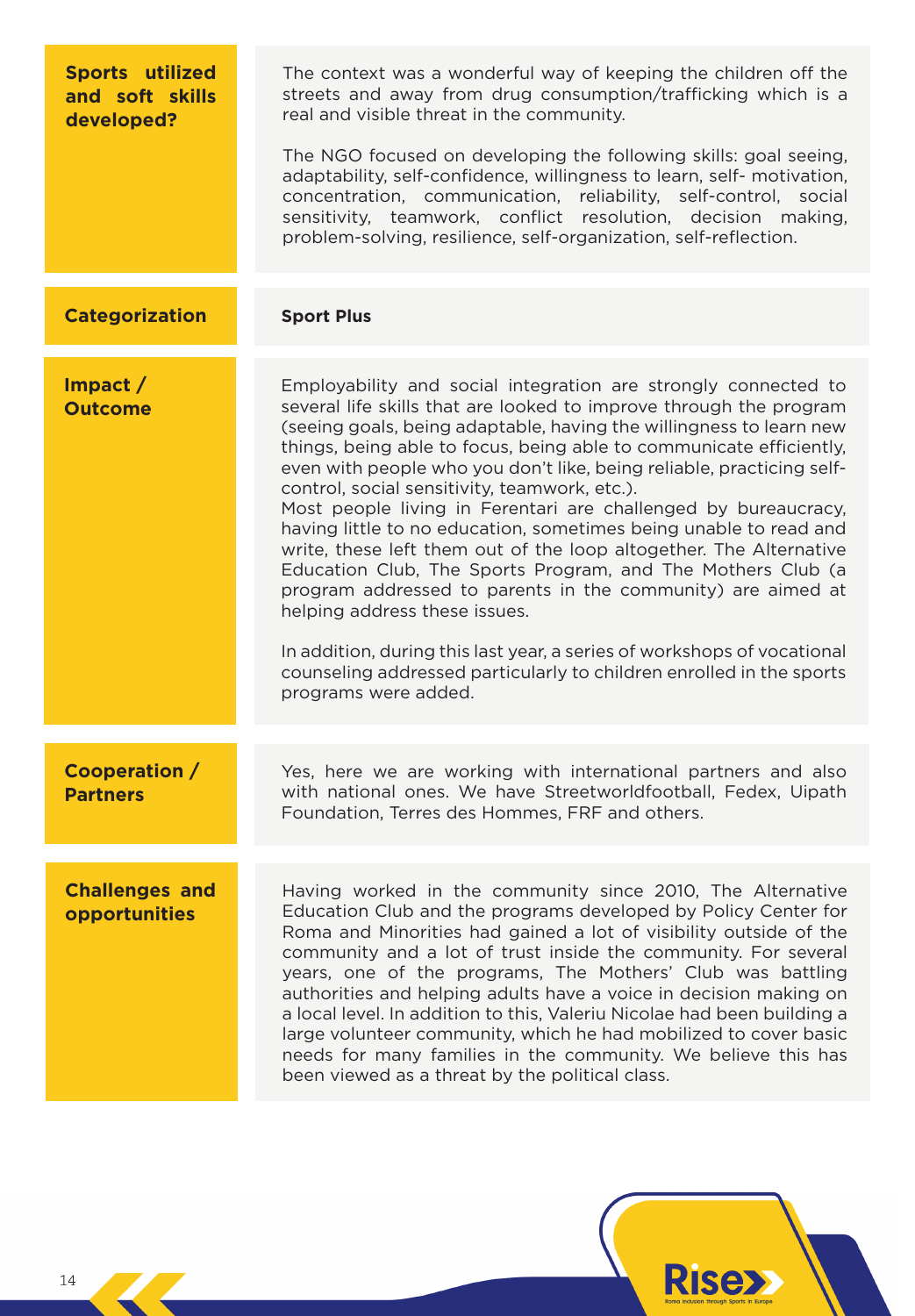#### **Challenges and opportunities**

Having worked in the community since 2010, The Alternative Education Club and the programs developed by Policy Center for Roma and Minorities had gained a lot of visibility outside of the community and a lot of trust inside the community. For several years, one of the programs, The Mothers' Club was battling authorities and helping adults have a voice in decision making on a local level. In addition to this, Valeriu Nicolae had been building a large volunteer community, which he had mobilized to cover basic needs for many families in the community. We believe this has been viewed as a threat by the political class.

In the autumn of 2017, amid a political fight and with no proper justification, the NGO was forced to leave both schools where they were working to make room for a project with public funding, run by local authorities exclusively in the school they had developed programs for. This was both a major setback and a great opportunity.

After a long search for a new space and a lot of effort put into redirecting funds, they set up a new space for the Alternative Education Club. The change had turned into a great opportunity. The new space allowed work with children from all over the community and its compartmentalization allowed for classes to happen simultaneously with several groups of children. In schools, there were limitations regarding hours, which no longer applied in the new space.

However, together with the space that was created in schools, they lost access to the schoolyards - the spaces we were using to meet children at weekends. Although the training and meeting were ongoing with the children, their activities had been limited by the availability of a rented football pitch and the availability of responsible adults - needed to accompany the teens from one part of the city to another. Limitations in time and space have been difficult. The NGO is currently working with Valeriu Nicolae and Casa Buna in creating a space for football practice inside the community.

#### **Lessons learned** Children can and want to change their community for the better.

**Anything else People need to understand that the challenges encountered while** working with Roma youngsters are the same as working with youngsters from poor and vulnerable environments despite their ethnicity. Sport is a very good opportunity for all people to find their path in life and gain self confidence and to be able to create their future.

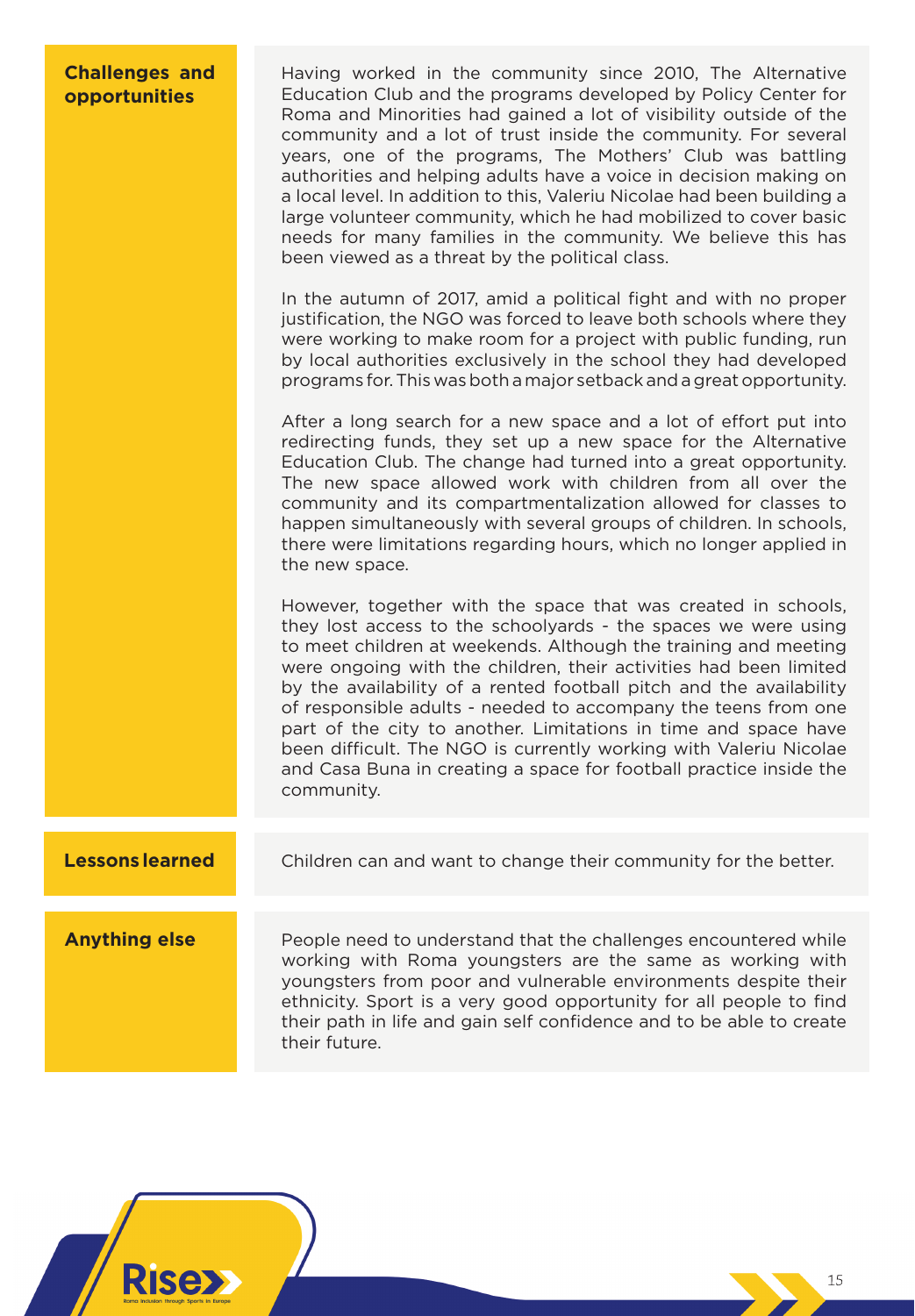#### **Name: Sportive School Club (Clubul Sportive Scolar)**

**Country: Romania**



**Rise>** 

| <b>Background of</b><br>the initiative           | The NGO had agreed with the management of the Gymnasium<br>School Nr. 161, from Bucharest - district 6, to develop and start<br>the program named "Health through Sport" to raise awareness<br>among the local community that sport and physical activities are<br>beneficial for a healthy and active lifestyle.<br>At the same time, given the desire to create equal learning<br>opportunities and the use of sport for disadvantaged young people,<br>especially Roma, and taking into consideration the tendency of<br>children to drop on in school and also accentuating divergences,<br>especially in marginalizing some of them, this initiative came as a<br>response to these aspects and fully contributes to the promotion<br>of social inclusion through sport.<br>Our program uses wrestling which is addressed to all children and<br>youngsters aged between 7 and 17 years from the local community<br>ensuring inter-ethnic cooperation. 60 - 70% of the participants in<br>our program are Roma. |
|--------------------------------------------------|----------------------------------------------------------------------------------------------------------------------------------------------------------------------------------------------------------------------------------------------------------------------------------------------------------------------------------------------------------------------------------------------------------------------------------------------------------------------------------------------------------------------------------------------------------------------------------------------------------------------------------------------------------------------------------------------------------------------------------------------------------------------------------------------------------------------------------------------------------------------------------------------------------------------------------------------------------------------------------------------------------------------|
| Sports utilized<br>and soft skills<br>developed? | After the NGO realized that this Olympic sport, practiced by both<br>girls and boys can be a useful educational tool in raising awareness<br>on life and social values among youngsters.<br>The soft skills developed through this sport is: awareness of a<br>healthy lifestyle with harmonious physical development, increasing<br>immunity, self-confidence, respect, fair play, acceptance of victories<br>but also failures and last but not least the positive involvement of<br>the youngsters Roma in the community through social inclusion.                                                                                                                                                                                                                                                                                                                                                                                                                                                                |
| <b>Categorization</b>                            | <b>Sport Plus</b>                                                                                                                                                                                                                                                                                                                                                                                                                                                                                                                                                                                                                                                                                                                                                                                                                                                                                                                                                                                                    |
| $Im$ pact $/$<br><b>Outcome</b>                  | The impact among the participants is very high both at the social<br>level<br>and also, at the level of sport performances. During the activities<br>carried out with them, the NGO realized that the Roma youngsters<br>are very well physically developed, they are talented and resistant<br>to the physical efforts, having the assets to be selected in the<br>national sport groups and even to become champions.                                                                                                                                                                                                                                                                                                                                                                                                                                                                                                                                                                                              |

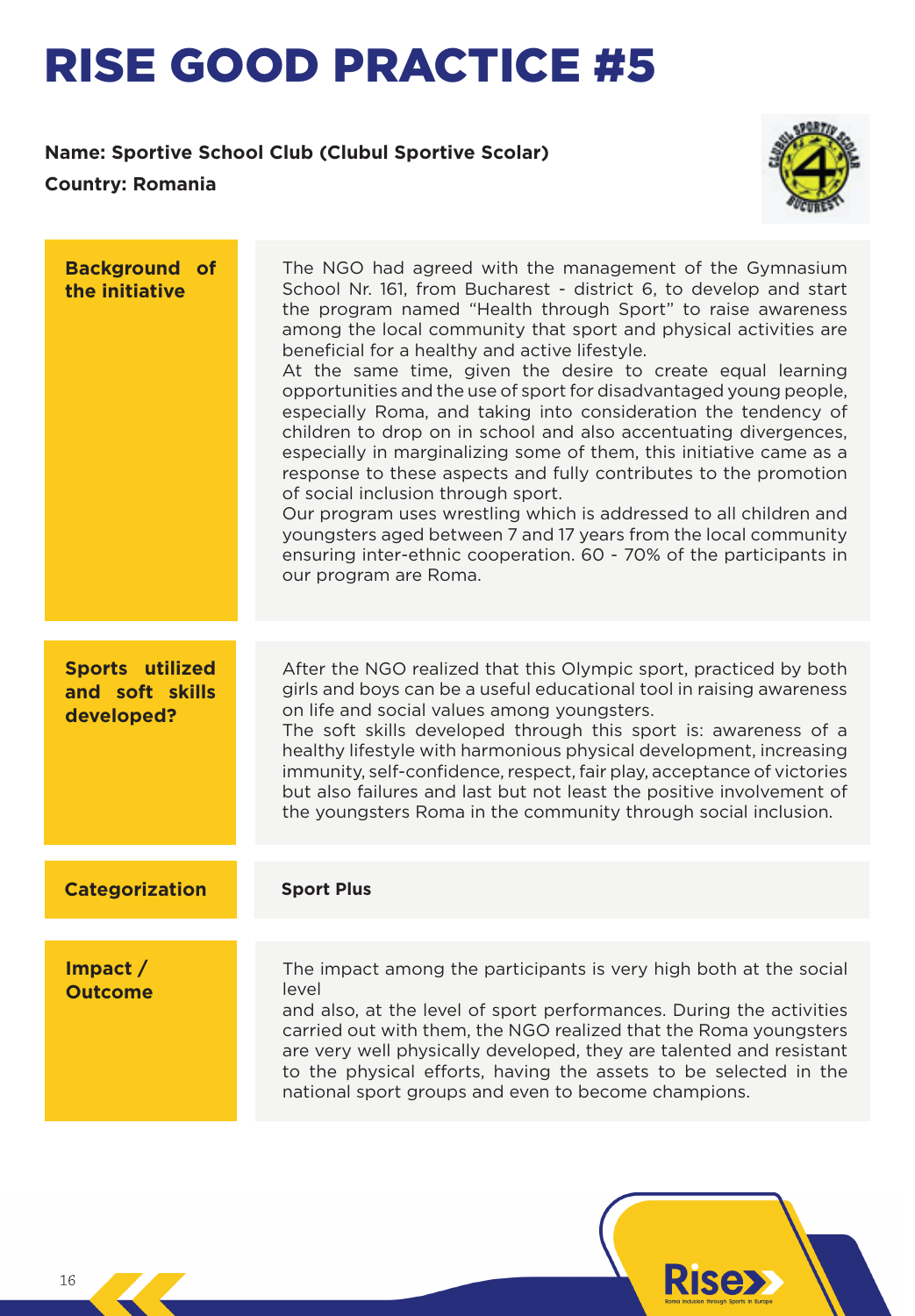| $Im$ pact $/$<br><b>Outcome</b>        | Those who do not have the physical skills to reach the national<br>wrestling teams are directed to different vocational schools. Hen-<br>ce, the program manages to reduce school dropouts and support<br>social integration of young people.<br>The impact of the activities that are carried out are periodically<br>evaluated, adapting the learning style according to the feedback<br>of the children and the parents.<br>Annually, together with the leaders of the local community, the<br>NGO organizes an appreciation of the performances obtained<br>both at the level of sports competitions and on how their initiative<br>achieves its social goals, the inclusion of Roma youngsters. |
|----------------------------------------|------------------------------------------------------------------------------------------------------------------------------------------------------------------------------------------------------------------------------------------------------------------------------------------------------------------------------------------------------------------------------------------------------------------------------------------------------------------------------------------------------------------------------------------------------------------------------------------------------------------------------------------------------------------------------------------------------|
| Cooperation /<br><b>Partners</b>       | The partners of the programs are: The Sportive School Club number<br>4 from Bucharest, Gymnasium School no. 161 from Bucharest,<br>the local authorities from district 6, and the Romanian Wrestling<br>Federation.                                                                                                                                                                                                                                                                                                                                                                                                                                                                                  |
| <b>Challenges and</b><br>opportunities | The major problem is the deficiency of the sport equipment<br>corresponding to the development of sport activities at highest<br>standards.<br>The opportunities are open and vast around this program on both<br>social and life perspectives the children and youngsters we work<br>with being motivated to attend NGOs' activities.                                                                                                                                                                                                                                                                                                                                                               |
| <b>Lessons learned</b>                 | Children and youngsters are happy to be engaged in physical<br>activities. Hence, sport represents their wellness, body, and mental<br>health.                                                                                                                                                                                                                                                                                                                                                                                                                                                                                                                                                       |
| <b>Anything else</b>                   | Working with Roma youngsters helped the staff of the prog-<br>ram to realize that besides the technical sportive aspect given by<br>the specialization in a certain sport discipline, it is important to<br>consider the interpersonal sensitivity that consists in the ability to<br>listen, to understand and to respond to the concerns, interests and<br>feelings of children and young people. In addition, the willingness to<br>serve and help their families / communities. The desire to perform<br>physical activities being innate in each individual, makes sport an<br>excellent learning tool completely ensuring physical, emotional<br>and mental health.                            |

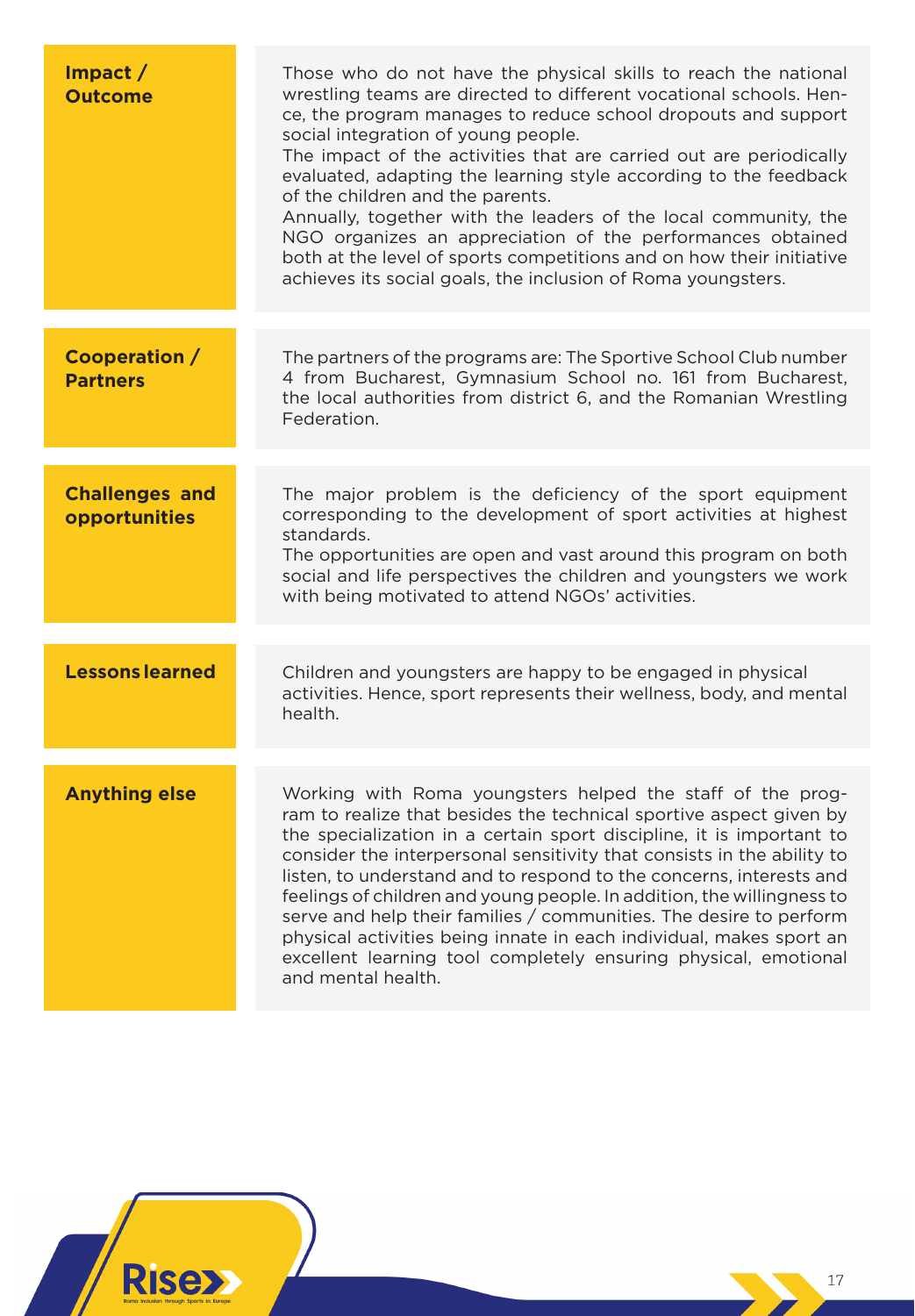#### **Name: Tang Ra Country: Bulgaria**



| <b>Background of</b><br>the initiative                  | Tang Ra started in 2013 intending to help them start playing<br>football, since the players were at such an age that they already<br>had to be built players, so the organization decided to make its<br>own team to include them in the futsal team.<br>The main goal is to integrate the target group while building<br>personal qualities in them such as discipline, teamwork and<br>organization, disadvantaged young Roma people.                                   |
|---------------------------------------------------------|---------------------------------------------------------------------------------------------------------------------------------------------------------------------------------------------------------------------------------------------------------------------------------------------------------------------------------------------------------------------------------------------------------------------------------------------------------------------------|
|                                                         |                                                                                                                                                                                                                                                                                                                                                                                                                                                                           |
| <b>Sports utilized</b><br>and soft skills<br>developed? | The youngsters developed the number of activities and included<br>sports educational activities with the method of suggestopedia,<br>sports activities in the gym and with art to help them develop<br>personalities qualities directed and supported by them. It is a mul-<br>ti-sport initiative.                                                                                                                                                                       |
|                                                         |                                                                                                                                                                                                                                                                                                                                                                                                                                                                           |
| <b>Categorization</b>                                   | <b>Sport Plus</b>                                                                                                                                                                                                                                                                                                                                                                                                                                                         |
|                                                         |                                                                                                                                                                                                                                                                                                                                                                                                                                                                           |
| $Im$ pact $/$<br><b>Outcome</b>                         | FC Tang Ra upgraded with some of the people who participated in<br>the World Cup in Mexico managed to build leadership qualities that<br>took 3 years. It was already clear that they could take responsibility<br>and be leaders. One of the matchmakers had a real chance to join<br>the national futsal team. Educational activities from the European<br>Social Fund were funded also.<br>Some of the boys managed to realize themselves in professional<br>football. |
|                                                         |                                                                                                                                                                                                                                                                                                                                                                                                                                                                           |
| Cooperation /<br><b>Partners</b>                        | <b>Partners: Social Plus</b><br>Partly funding coming from: Sofia Municipality and Bestimex.                                                                                                                                                                                                                                                                                                                                                                              |
|                                                         |                                                                                                                                                                                                                                                                                                                                                                                                                                                                           |
| <b>Challenges and</b><br>opportunities                  | When you are in the football circles and you claim and demand<br>results, the trainings should be on a level and be daily or at least 3<br>times a week. The lack of regular training for work, side activities<br>or their parents was a problem Tang Ra encountered during the<br>activity.                                                                                                                                                                             |

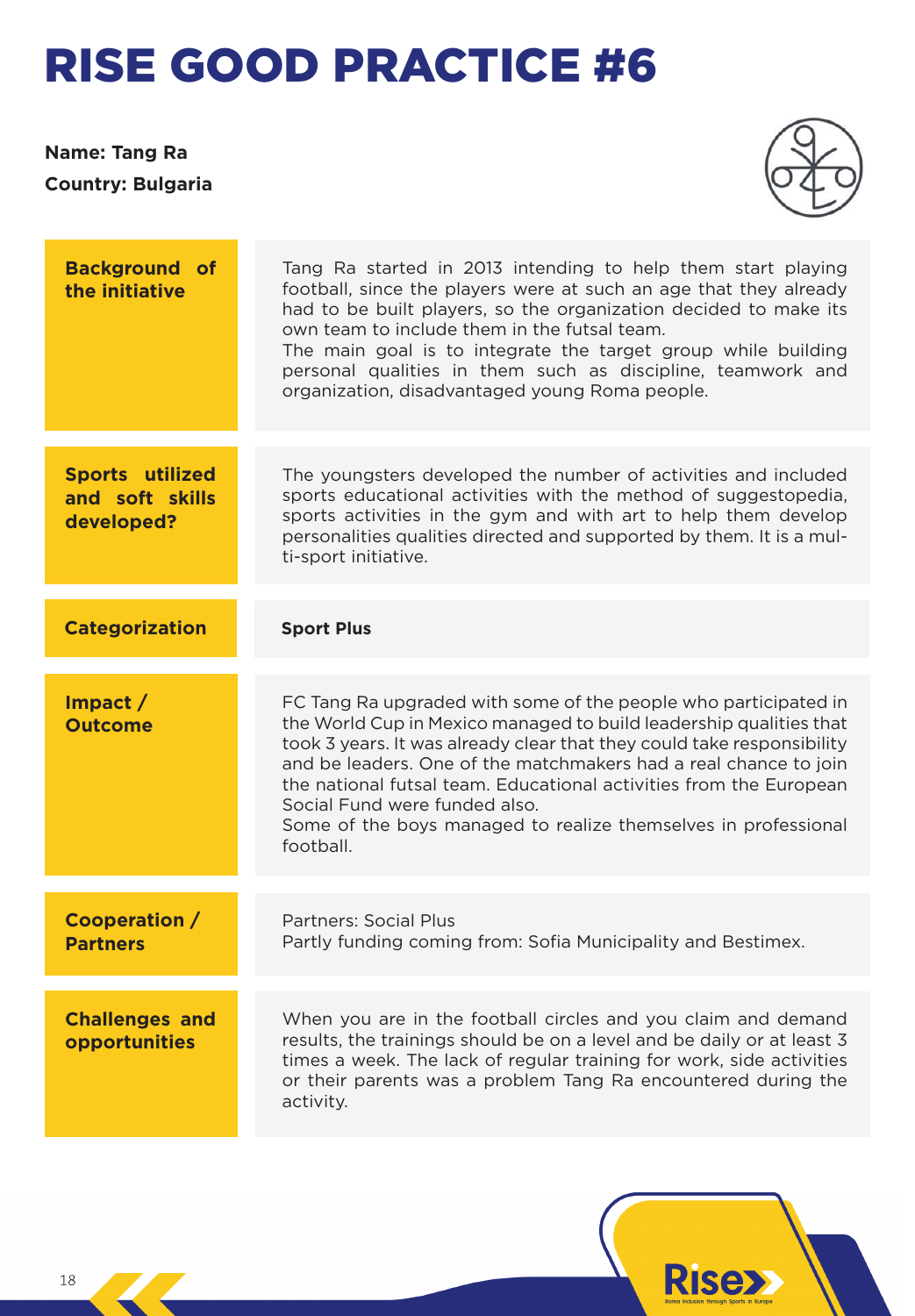**Lessons learned** There are two main things - One is that they are always dependent on something that happens to the organizers and the other is that they are dependent on the parents and that they have to work in parallel with both children and parents.

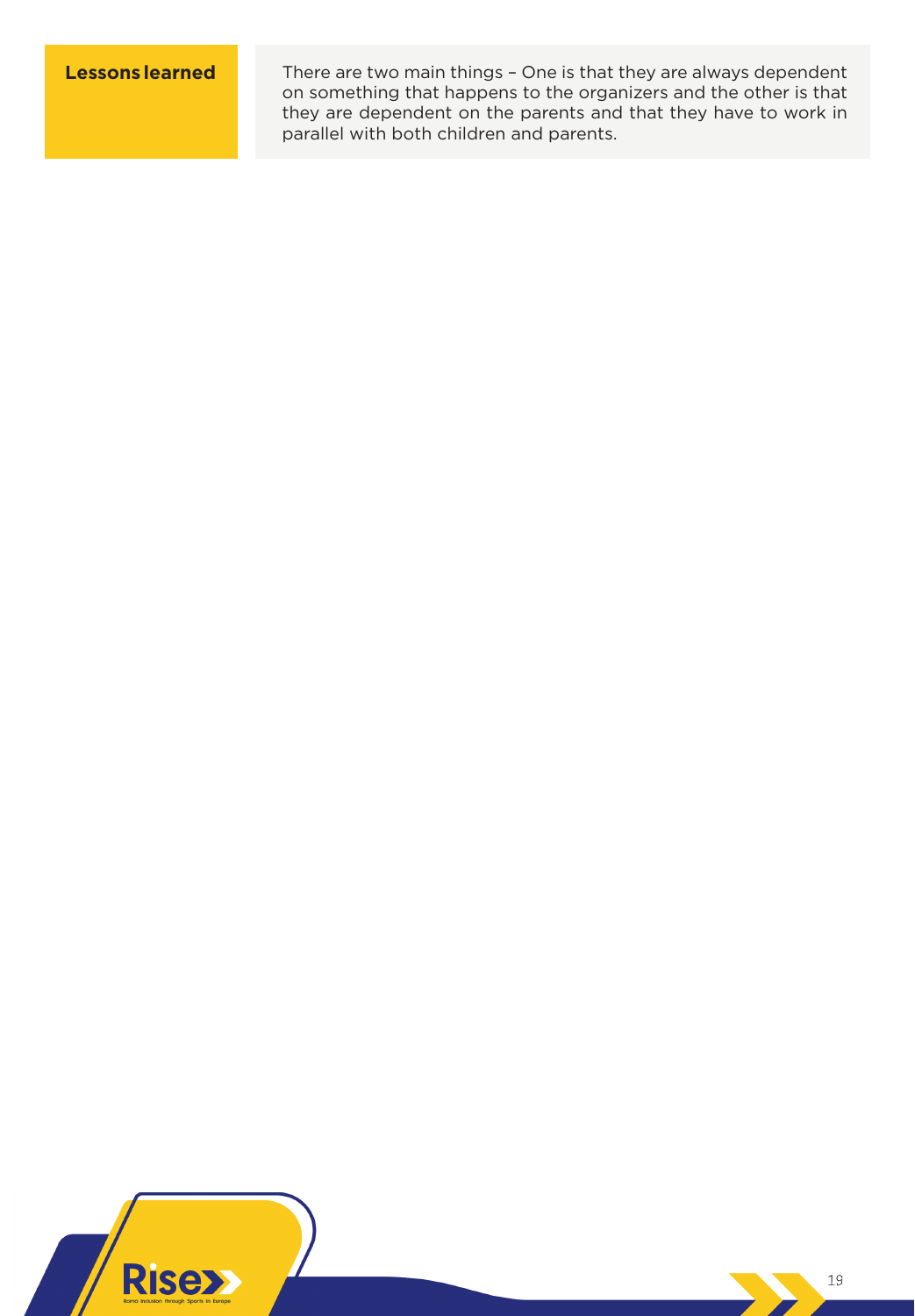**Name: Prerod Country: Slovakia**



**Rise** 

| <b>Background of</b><br>the initiative                  | The initiative started to work in Ružomberok, a town in Slovakia,<br>in 2006. Their target group are individuals who are threatened by<br>social exclusion and lack of opportunities, e.g. to spend their free<br>time rationally during the school year but mostly over the holidays.<br>In cooperation with different subjects and other volunteers, they<br>offer these kids' summer camps and over the school year they also<br>focus on their social contacts and help them to solve their issues<br>in school and even in the streets. With time, football teams were<br>successfully formed and it was seen to be played regularly on the<br>streets.<br>Prerod also pays attention to the building of the training routine, in<br>the winter months they ask the individuals to join them in the gym<br>close to their locality that is rented by the NGO as a facility to train.<br>In addition, they organize the local tournaments to offer the option<br>to meet and greet with the others, where they get the chance to<br>share their sports skills and abilities. At first, they organized these<br>tournaments together with the facilities (diagnostic center, special<br>needs school. These facilities also worked with kids that were<br>threatened by social exclusion and slowly the elementary schools<br>were asked to participate. The main goal is for them to support<br>inclusion and present these kids in a positive light to others and<br>show their talents, skills, abilities, and hobbies. |
|---------------------------------------------------------|-------------------------------------------------------------------------------------------------------------------------------------------------------------------------------------------------------------------------------------------------------------------------------------------------------------------------------------------------------------------------------------------------------------------------------------------------------------------------------------------------------------------------------------------------------------------------------------------------------------------------------------------------------------------------------------------------------------------------------------------------------------------------------------------------------------------------------------------------------------------------------------------------------------------------------------------------------------------------------------------------------------------------------------------------------------------------------------------------------------------------------------------------------------------------------------------------------------------------------------------------------------------------------------------------------------------------------------------------------------------------------------------------------------------------------------------------------------------------------------------------------------------------------|
| <b>Sports utilized</b><br>and soft skills<br>developed? | Children and young people, while enjoying the activities, can<br>develop and keep social relations and friendships that they have<br>formed within their free time through sports activities. They also<br>practice their communication skills and how to handle challenging<br>situations, building their resistance, learning teamwork. Also,<br>through the sport, they meet the majority of the population that<br>can perceive them in a very positive light, such as the kids with<br>their talents. It also supports their healthy self-evaluation and<br>confidence when they are in contact with others.                                                                                                                                                                                                                                                                                                                                                                                                                                                                                                                                                                                                                                                                                                                                                                                                                                                                                                             |
| <b>Categorization</b>                                   | <b>Plus Sport</b>                                                                                                                                                                                                                                                                                                                                                                                                                                                                                                                                                                                                                                                                                                                                                                                                                                                                                                                                                                                                                                                                                                                                                                                                                                                                                                                                                                                                                                                                                                             |
| $Im$ pact $/$<br><b>Outcome</b>                         | The outcome of the program impacts the individuals both on<br>individual and societal level by allowing them to attend fun<br>activities where they also get the chance to develop their physical<br>and mental health.                                                                                                                                                                                                                                                                                                                                                                                                                                                                                                                                                                                                                                                                                                                                                                                                                                                                                                                                                                                                                                                                                                                                                                                                                                                                                                       |
|                                                         |                                                                                                                                                                                                                                                                                                                                                                                                                                                                                                                                                                                                                                                                                                                                                                                                                                                                                                                                                                                                                                                                                                                                                                                                                                                                                                                                                                                                                                                                                                                               |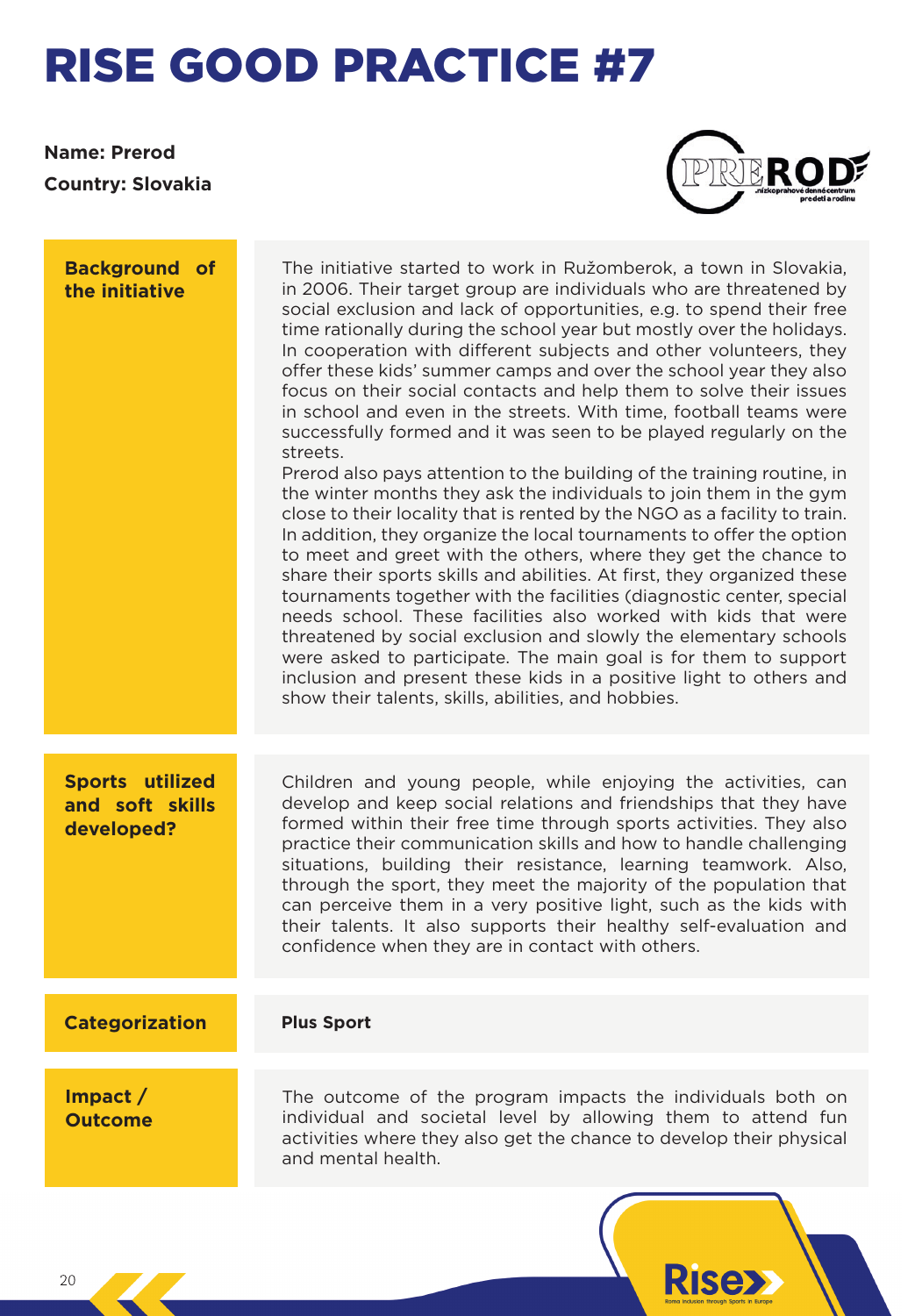| Cooperation /<br><b>Partners</b>       | The partners of the NGO are: The field workers of the town of<br>Ružomberok, Community Center of Bratská jednota in Ružomberok<br>and KC Usmev ako dar (meaning: smile is a gift) and volunteers.<br>The essential financing is provided on the support of the town of<br>Ružomberok, established by the center and development activities<br>while being supported by small targeted grants.                                                                                                                           |
|----------------------------------------|-------------------------------------------------------------------------------------------------------------------------------------------------------------------------------------------------------------------------------------------------------------------------------------------------------------------------------------------------------------------------------------------------------------------------------------------------------------------------------------------------------------------------|
|                                        |                                                                                                                                                                                                                                                                                                                                                                                                                                                                                                                         |
| <b>Challenges and</b><br>opportunities | The kids are sometimes volatile in certain activities; the lack of<br>support from parents, sometimes the kids are very impulsive and<br>very fierce within their reactions, they also believe false information<br>and news, which the organization takes as an opportunity to talk<br>and communicate with parents, involve them again into activities<br>and teach them how to solve the conflict situations by clearing out<br>the air, forgiving and "staying together", not "breaking up" with<br>our activities. |
|                                        |                                                                                                                                                                                                                                                                                                                                                                                                                                                                                                                         |
| <b>Lessons learned</b>                 | The personal relation of the worker with the kids, long-term horizon,<br>flexibility, field working practice (start precisely at their place - the<br>playground, the meadow)                                                                                                                                                                                                                                                                                                                                           |

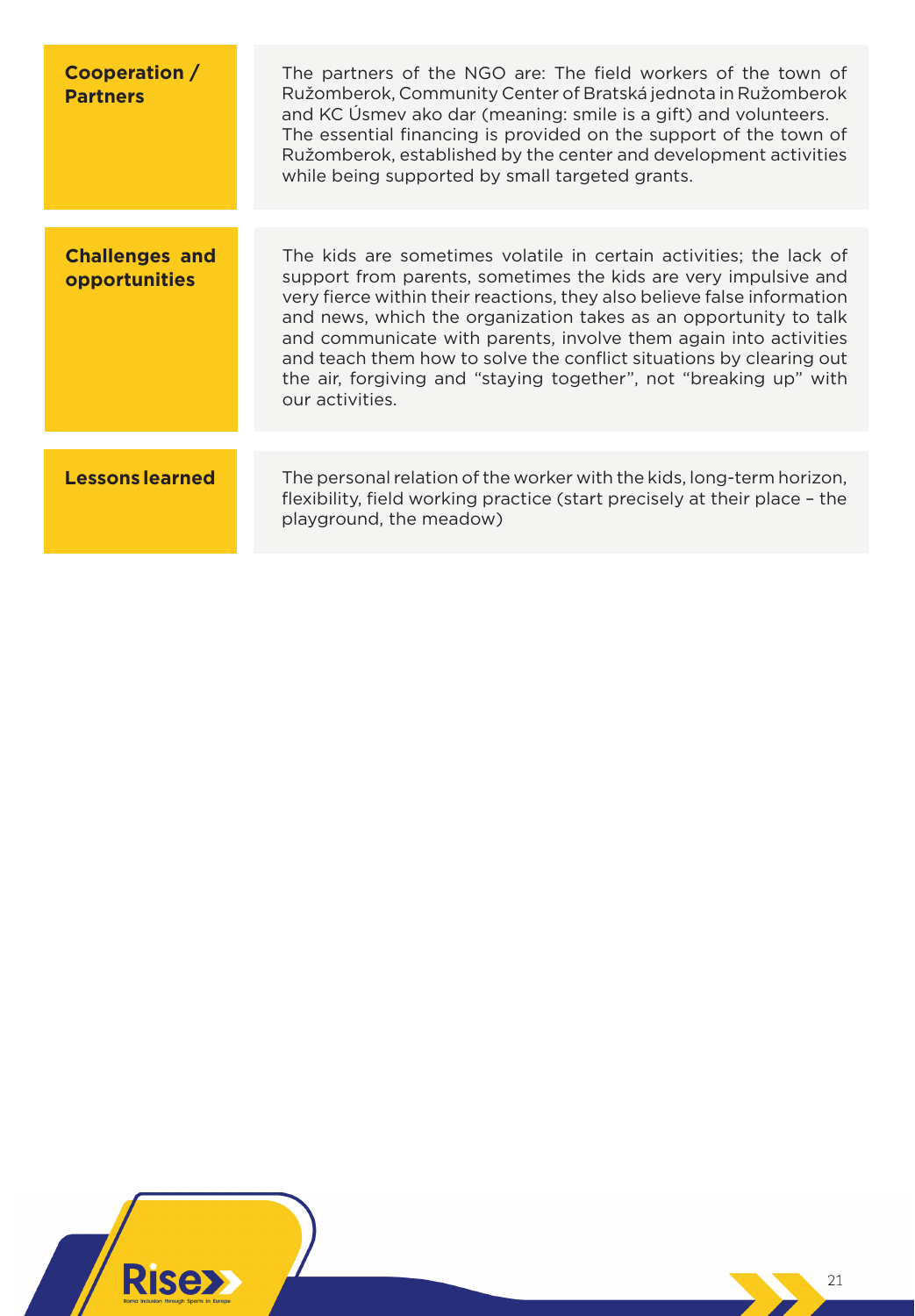**Name: On Horse Country: Slovakia**



| <b>Background</b> of<br>the initiative                  | Project "Na koni - hravo a zdravo (On the horseback - fun and<br>health)" was realized in 2019 thanks to the support of ACF Slovakia.<br>Within this project, the kids of the clients of the crisis center of<br>Arcidiecezna charita in Košická Nová Ves joined the training class<br>with horses. The clients of the crisis center are mostly Roma. The<br>program dedicates to the training of horse riding in our sports club.<br>These children live in complicated situations; the families do have<br>a complicated economic and social status. The usual free-time<br>activities that the majority of society considers to be reasonable<br>are something extra for them. Within the project, there were twenty<br>kids actively and regularly participating in the training at the ranch<br>CORNU in Janovik. They got the basics of vaulting riding; they<br>improved their condition, courage and confidence. They got the<br>essential knowledge and skills and abilities for working with the<br>horses as this was the first project and the first experience working<br>with the Roma youth. The kids were very eager, disciplined, and<br>they were very grateful for the opportunity to spend their leisure<br>time actively and with majestic animals such as a horse. |
|---------------------------------------------------------|------------------------------------------------------------------------------------------------------------------------------------------------------------------------------------------------------------------------------------------------------------------------------------------------------------------------------------------------------------------------------------------------------------------------------------------------------------------------------------------------------------------------------------------------------------------------------------------------------------------------------------------------------------------------------------------------------------------------------------------------------------------------------------------------------------------------------------------------------------------------------------------------------------------------------------------------------------------------------------------------------------------------------------------------------------------------------------------------------------------------------------------------------------------------------------------------------------------------------------------------------------------------------------------|
| <b>Sports utilized</b><br>and soft skills<br>developed? | Within the course, the kids improve their physical condition,<br>flexibility and balance. It is considered to be even more critical<br>when working with horses, the kids are learning the responsibility,<br>tact, ability to react quickly, they boost their confidence because<br>they are overcoming their natural barrier, and they also learned to<br>believe in the other individual. The positive interaction with horses<br>is generally well known. The experience also confirms the positive<br>impact of these animals on the youth.                                                                                                                                                                                                                                                                                                                                                                                                                                                                                                                                                                                                                                                                                                                                         |
| <b>Categorization</b>                                   | <b>Sport Plus</b>                                                                                                                                                                                                                                                                                                                                                                                                                                                                                                                                                                                                                                                                                                                                                                                                                                                                                                                                                                                                                                                                                                                                                                                                                                                                        |
| $Im$ pact $/$<br><b>Outcome</b>                         | Activities of the project were not targeted only on the training of<br>the horses; the kids also learned how to clean the horses, how to<br>prepare them for the training, how to lead them; therefore, they<br>got the essential skill set on how to handle the animals. They can<br>find this very useful when choosing a job in the future or when<br>choosing a future high school. Thanks to this opportunity, they<br>also can become horse careers, stable careers, vets, etc.                                                                                                                                                                                                                                                                                                                                                                                                                                                                                                                                                                                                                                                                                                                                                                                                    |

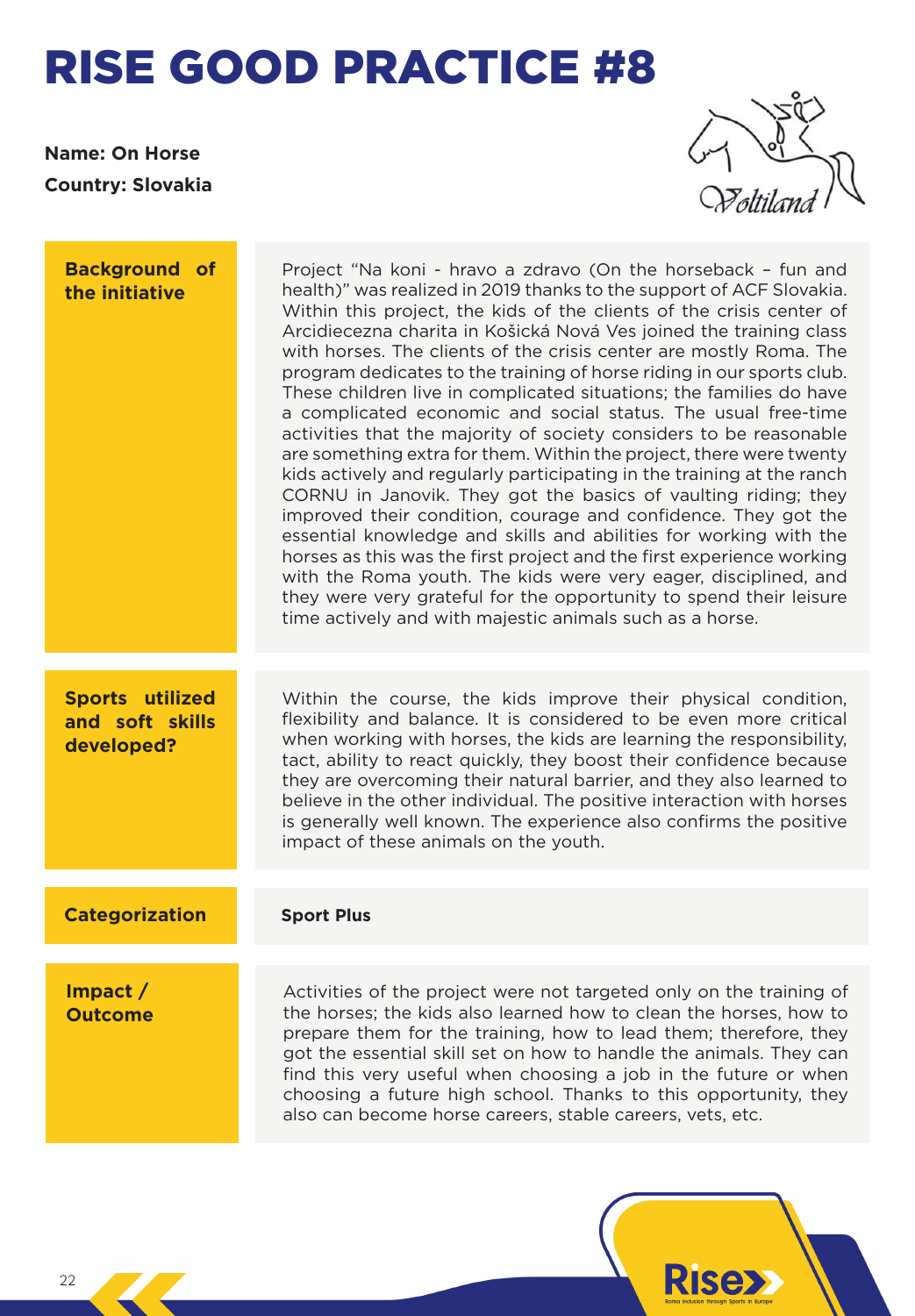| Cooperation /<br><b>Partners</b>       | The course was implemented together in cooperation with the<br>employees of the Crisis Center; the staff cooperated very closely<br>with the social workers working with kids in the crisis center; they<br>helped with the organization and communication with the kids and<br>their parents. The project had to be stopped as it was financed<br>from the grant program by ACF Slovakia. Unfortunately, after the<br>program was finished, no further sponsorship was found.                                                                                                                                                                                                                                                                                                                                                                                                                                                                                                                                           |
|----------------------------------------|--------------------------------------------------------------------------------------------------------------------------------------------------------------------------------------------------------------------------------------------------------------------------------------------------------------------------------------------------------------------------------------------------------------------------------------------------------------------------------------------------------------------------------------------------------------------------------------------------------------------------------------------------------------------------------------------------------------------------------------------------------------------------------------------------------------------------------------------------------------------------------------------------------------------------------------------------------------------------------------------------------------------------|
| <b>Challenges and</b><br>opportunities | The challenging part was seen in the background activities such<br>as: the organization of the meetings, transportation, activities<br>reporting. As everything was realized during the staff's free time<br>while working in a full-time job the support of the volunteers<br>helped. The challenge was overcome with the help of the positive<br>feedback from the kids and also from our surrounding environment.                                                                                                                                                                                                                                                                                                                                                                                                                                                                                                                                                                                                     |
| <b>Lessons learned</b>                 | The importance of working with people from the local community.<br>The activities cannot continue with this group of kids, mostly due<br>to the lack of financial support, but also the kids cannot join the<br>training by themselves. As the distance between the crisis center<br>and the ranch is almost 20 kilometers, the parents do not have the<br>option, in certain cases, not a willingness, to accompany the kids<br>and therefore without organized transportation and to accompany<br>them they cannot meet anymore.<br>Another important factor on why the project was successful is the<br>cooperation with the people that get to know the community and<br>the kids very well. The collaboration with the social workers helped<br>to choose the kids for which these activities will be beneficial;<br>therefore, when approaching the local community, the staff<br>recommend choosing the cooperation with the people who know<br>very well the conditions in the community (mayor, teachers, etc.) |
| <b>Anything else</b>                   | "Sport is very beneficial for every young individual. I believe it is<br>not important what kind of sport that is. What is more important<br>is that the children or the young people spend their free time<br>reasonably, overcome their barriers, learn how to persist and<br>keep a discipline, build their relations within the team. The Roma<br>youth should have the option to use their potential through sports<br>activities even though our experience proves that these kids are<br>physically talented and they like to move and practice sports. We<br>believe that each child that can do sports will spend less time in<br>adverse conditions and by unsuitable activities."                                                                                                                                                                                                                                                                                                                             |

**Rise**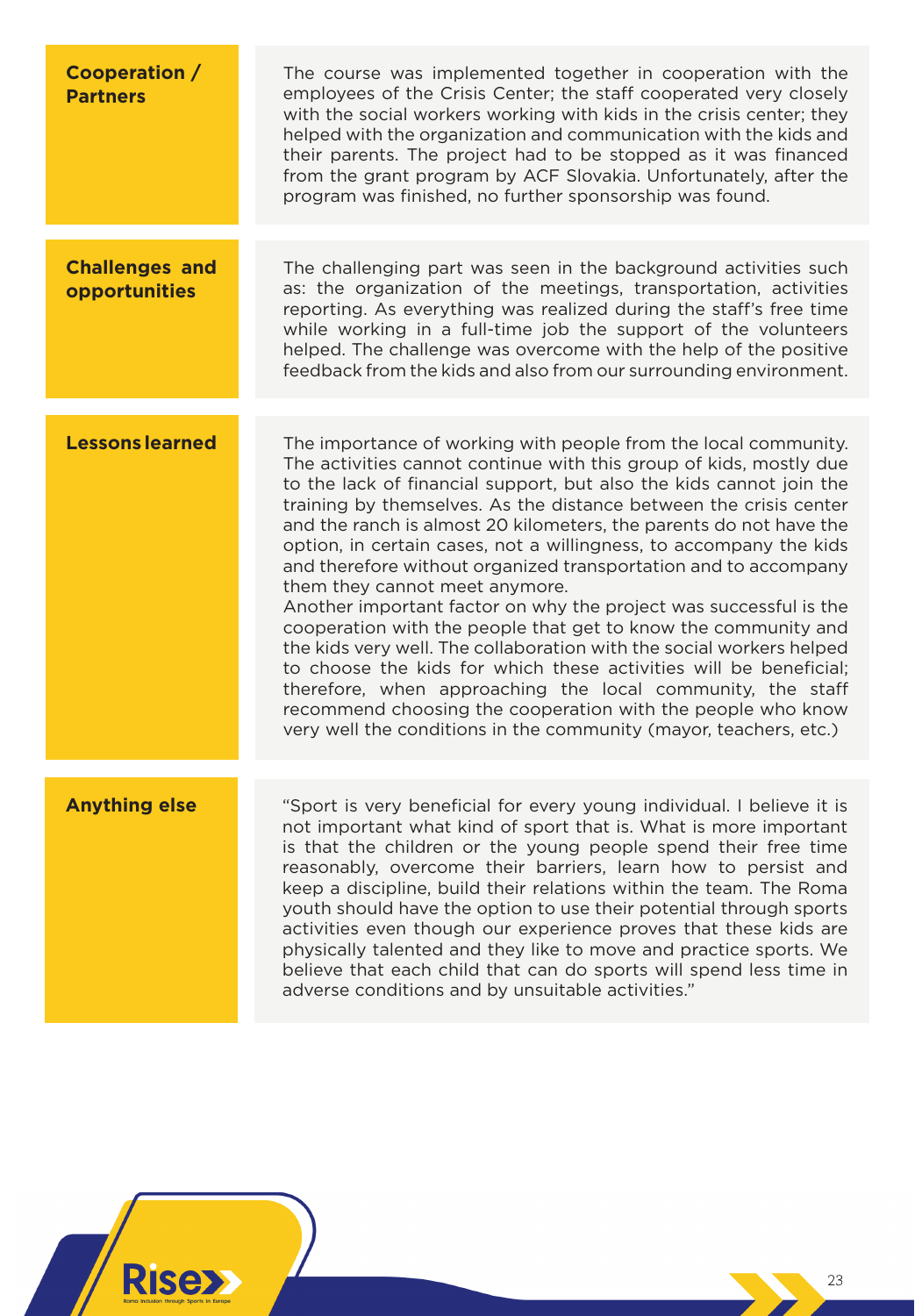**Name: Vermont**

**Country: Bosnia and Herzegovina**



| <b>Background of</b><br>the initiative                  | The project came into life in 2017 when the organizers realized<br>that there are so many young people that have challenges. The<br>goal of the project is to involve children that are coming from<br>socially vulnerable groups so they can be included in their local<br>communities.<br>More specifically, Roma children. The program has a multi-sport<br>approach where the kids get the chance to play the sports they<br>are genuinely interested in. Several sport clubs were also involved<br>coming from different sports such as: football, martial arts, and<br>dance. During the program the children also get the opportunity<br>to work with a psychologist who tries to teach them the methods<br>and the approach of how to be socially included in the community. |
|---------------------------------------------------------|--------------------------------------------------------------------------------------------------------------------------------------------------------------------------------------------------------------------------------------------------------------------------------------------------------------------------------------------------------------------------------------------------------------------------------------------------------------------------------------------------------------------------------------------------------------------------------------------------------------------------------------------------------------------------------------------------------------------------------------------------------------------------------------|
|                                                         |                                                                                                                                                                                                                                                                                                                                                                                                                                                                                                                                                                                                                                                                                                                                                                                      |
| <b>Sports utilized</b><br>and soft skills<br>developed? | Through these sports the program tries to educate the youth how<br>to socialize with other kids outside of Roma community. Due<br>to lack of educational attendance, the children do not have the<br>opportunity to interact with others. However, the program had<br>shown that they were able to be around other kids, to communicate<br>with them. Through the above-mentioned sports they try to teach<br>them social skills.                                                                                                                                                                                                                                                                                                                                                    |
|                                                         |                                                                                                                                                                                                                                                                                                                                                                                                                                                                                                                                                                                                                                                                                                                                                                                      |
| <b>Categorization</b>                                   | <b>Plus Sport</b>                                                                                                                                                                                                                                                                                                                                                                                                                                                                                                                                                                                                                                                                                                                                                                    |
|                                                         |                                                                                                                                                                                                                                                                                                                                                                                                                                                                                                                                                                                                                                                                                                                                                                                      |
| $Im$ pact $/$<br><b>Outcome</b>                         | The program had an impact on over 200 Roma children. Some of<br>them were seen to continue to train in one of the sports that they<br>were involved at the beginning. The program had a crucial impact<br>on the parents, who play an important role in the development of<br>the social skills of their children. The sports made it easier for the<br>kids to start going back to school.<br>The project is believed to have more impact on social integration<br>than employability levels.                                                                                                                                                                                                                                                                                       |
|                                                         |                                                                                                                                                                                                                                                                                                                                                                                                                                                                                                                                                                                                                                                                                                                                                                                      |
| Cooperation /<br><b>Partners</b>                        | The partners of the program are: the Government of Brcko district;<br>several clubs and GIZ.                                                                                                                                                                                                                                                                                                                                                                                                                                                                                                                                                                                                                                                                                         |
|                                                         |                                                                                                                                                                                                                                                                                                                                                                                                                                                                                                                                                                                                                                                                                                                                                                                      |

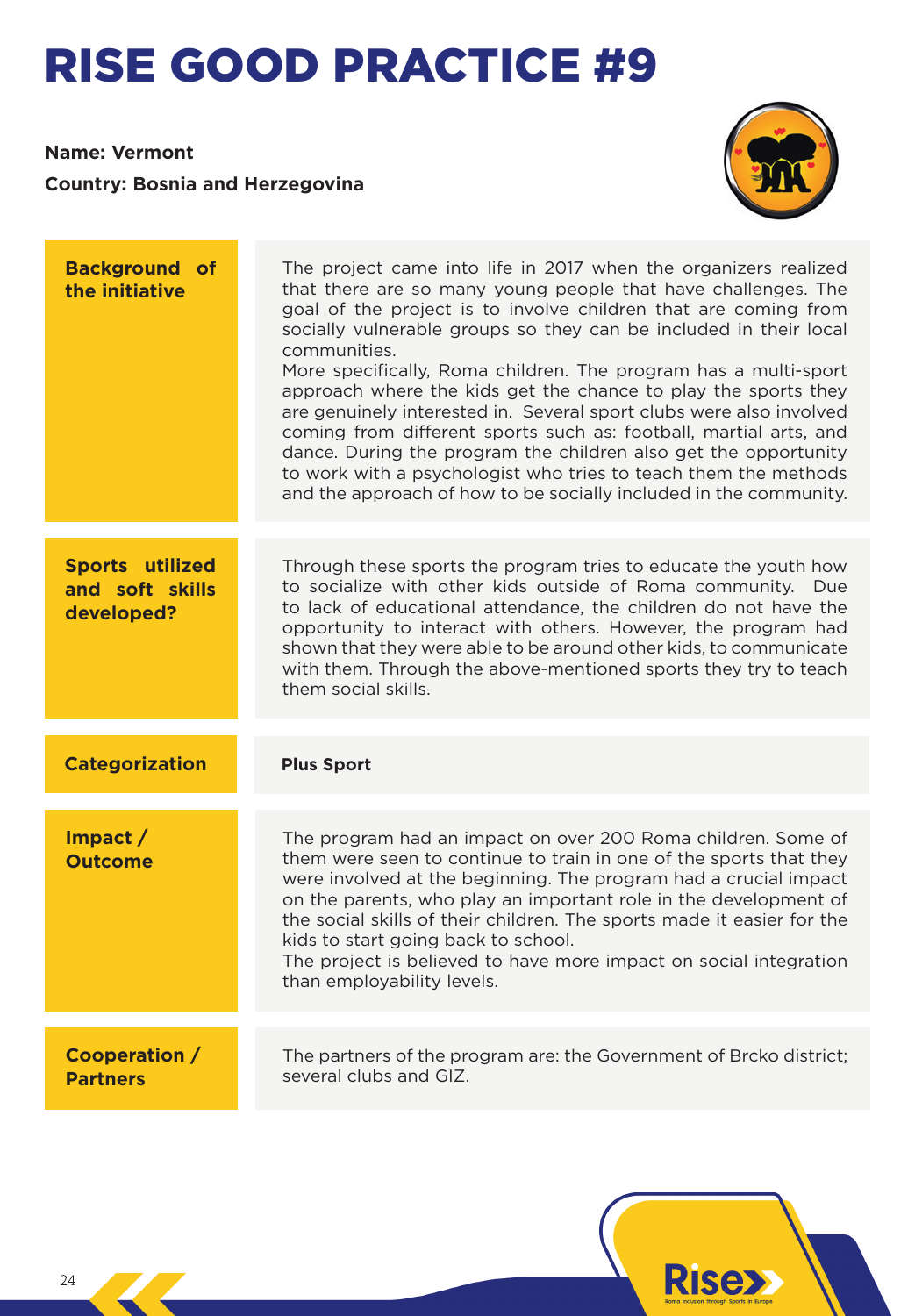| <b>Challenges and</b><br>opportunities | The biggest challenge during this implementation in the program<br>was going in Roma community and convincing parents that the<br>sport is good for their kids.<br>The biggest opportunity through such programs is by involving the<br>children in the program of sport to help them go back to school. |
|----------------------------------------|----------------------------------------------------------------------------------------------------------------------------------------------------------------------------------------------------------------------------------------------------------------------------------------------------------|
|                                        |                                                                                                                                                                                                                                                                                                          |
| <b>Lessons learned</b>                 | For a successful implementation of the program a lot of patience<br>and hard work is required.                                                                                                                                                                                                           |

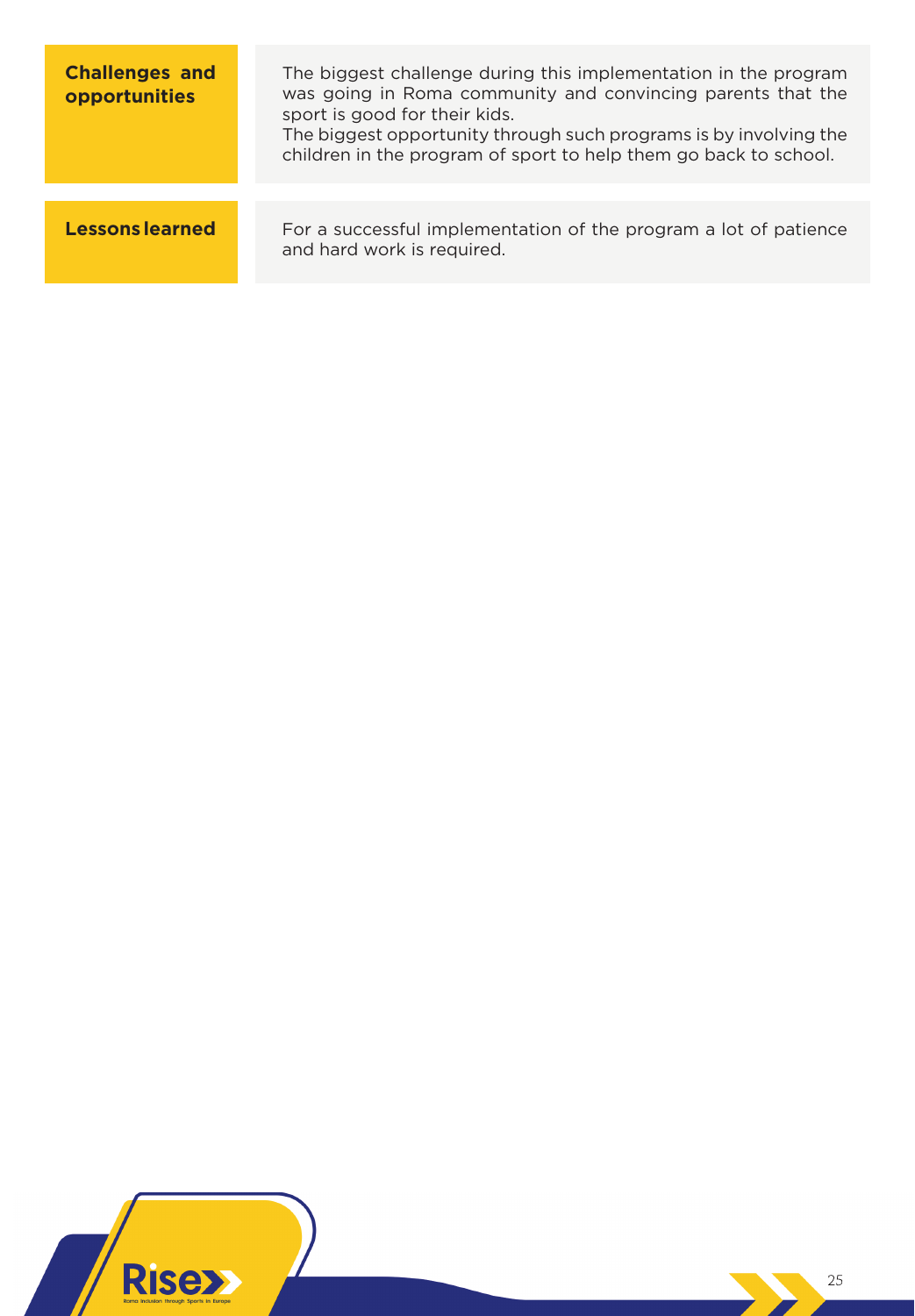### PATTERNS, CHALLENGES AND LESSONS LEARNED FROM THE COLLECTED PRACTICES

The following section illustrates the overlapping patterns and challenges from collected working practices that are demonstrated in the previous section.

| <b>Patterns</b>   | The working practice collected show that the overlapping patterns<br>throughout different organizations chosen by the partnering<br>countries have the following overlapping patterns when describing<br>their working environment:<br>. Their target group comes from disadvantaged regions, |
|-------------------|-----------------------------------------------------------------------------------------------------------------------------------------------------------------------------------------------------------------------------------------------------------------------------------------------|
|                   | institutions and rural areas.                                                                                                                                                                                                                                                                 |
|                   | • They use multisport and team sports rather than individual<br>sports indicating that the team-building spirit affects the<br>members positively. Boxing has been used as an exception<br>due to interest towards the activity.                                                              |
|                   | * Beside focusing on their personal development (confidence,<br>socializing, speaking out, etc.), most of the organizations aim<br>for raising awareness towards their skills for employability and<br>starting or continuing with their education.                                           |
| <b>Challenges</b> | The overlapping challenges mentioned were:                                                                                                                                                                                                                                                    |
|                   | . The pandemic being in the first place among all the<br>organizations as the reason for canceling and postponing<br>their weekly/annual events that is affecting their activities                                                                                                            |
|                   | within their projects.                                                                                                                                                                                                                                                                        |
|                   | . Finding skilled coaches who are equipped to work with<br>marginalized groups with the proper amount of sensitivity<br>towards its members.                                                                                                                                                  |
|                   | • Finding and obtaining facilities to organize their activities and<br>events due to authority and politics. This also includes having<br>adequate equipment required for fulfilling their activities.                                                                                        |
|                   | • Reaching out to the Roma community.                                                                                                                                                                                                                                                         |
|                   | • Convincing the parents and including their support towards<br>their children.                                                                                                                                                                                                               |
|                   | . Financial difficulties in finding sponsors, including limited<br>support from public institutions.                                                                                                                                                                                          |

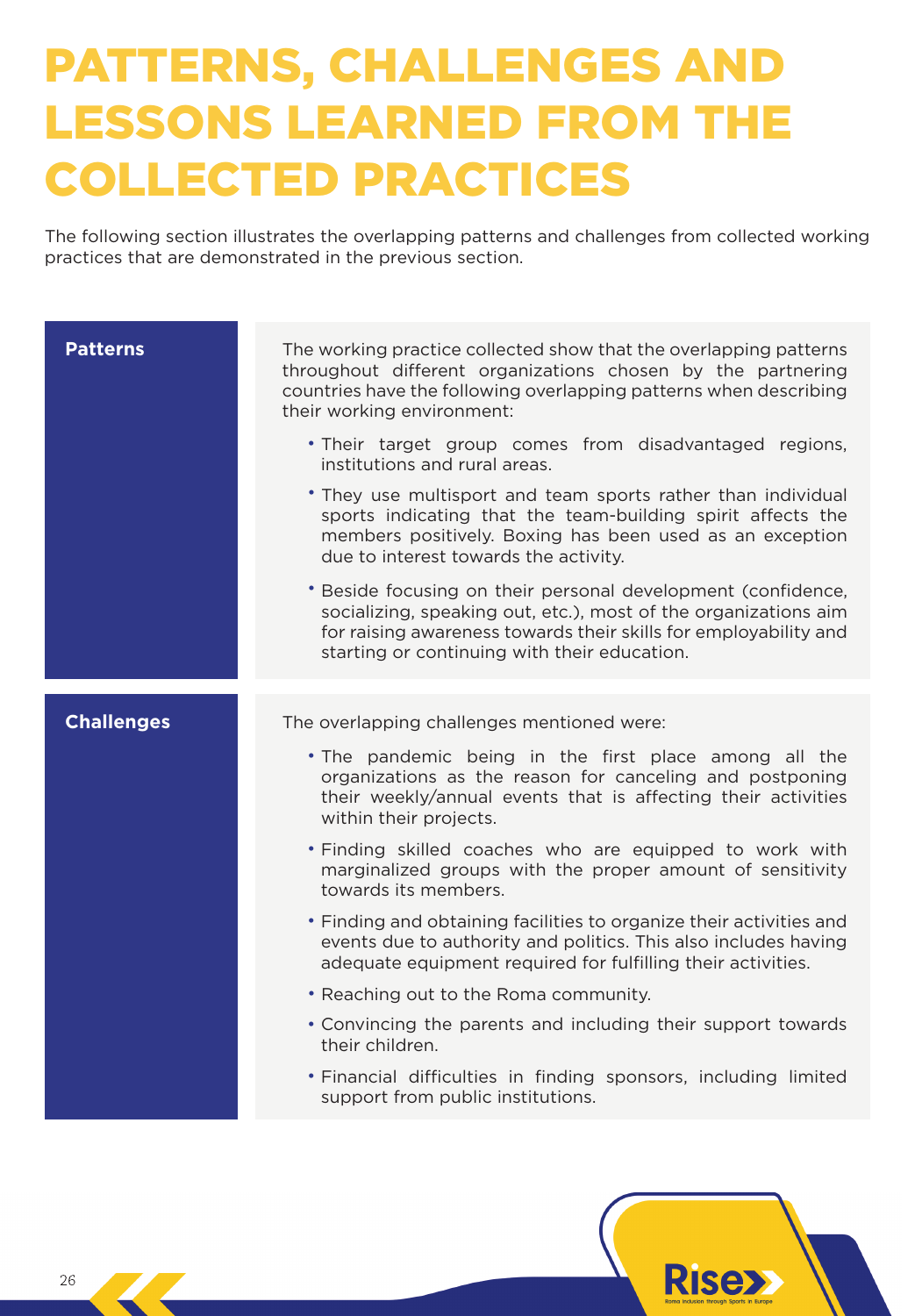#### **Lessons Learned**

The organizations shared their experiences what they have learned throughout their projects and activities:

- Having locations such as sport facilities for conducting the activities in the regions where Roma people live is highly important and makes the process much easier.
- Building a trustworthy relationship between the organizer and the children is very important and sometimes more effective than the activity itself.
- Including the parents helps them move forward smoothly with their projects.
- The children will always be happy to participate and are excited to be part of such activities.
- Even though sports have been seen as a very effective tool it is obvious that the educational system has to support them as well for overall support.

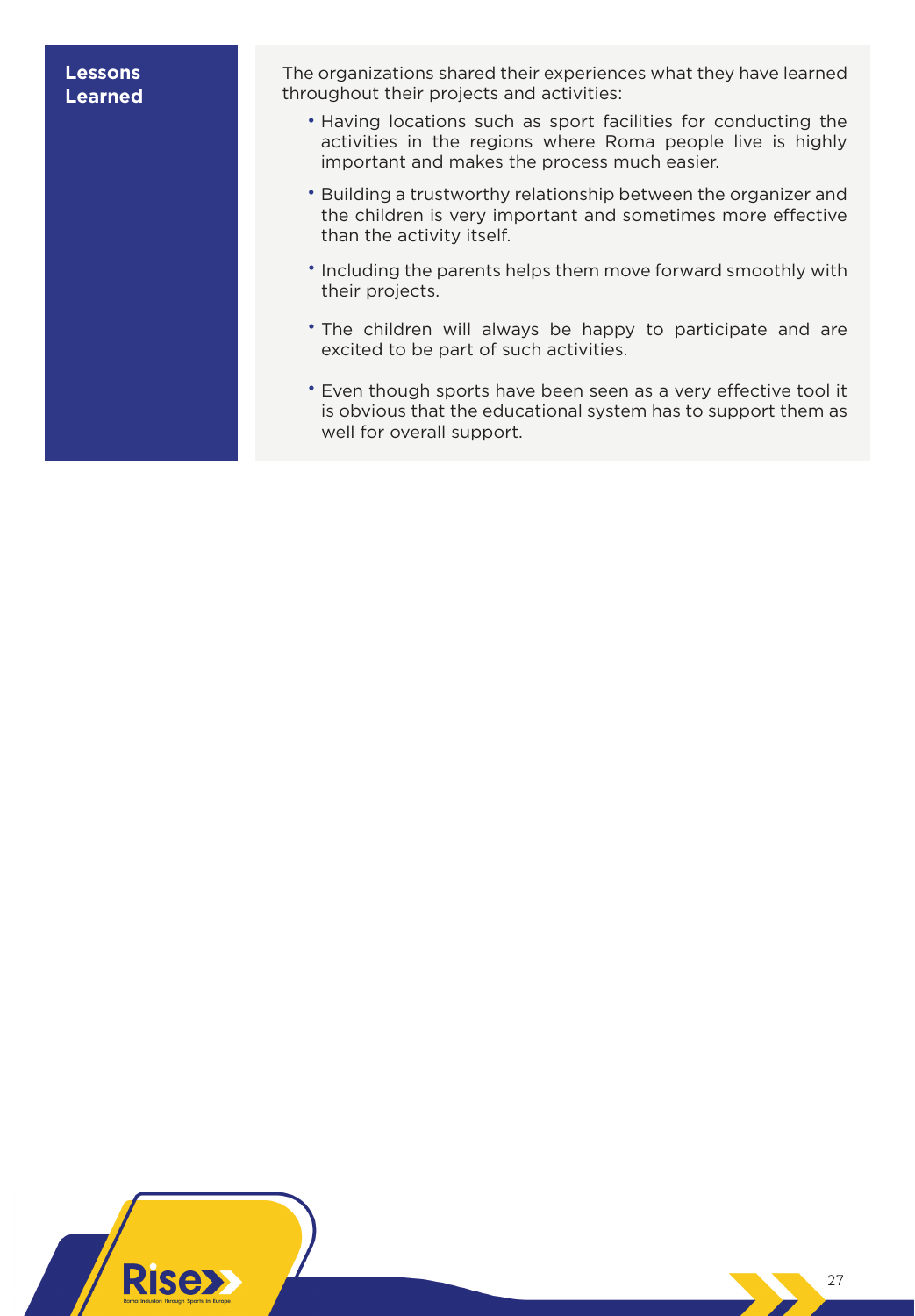### PRACTICAL TIPS AND ADVICES FOR SPORT ORGANIZATIONS AND NGOS

The following section illustrates practical tips from project partners on how to involve young Roma in sport-based educational programs, which educational goals to set and methods to use, and which funding resources from the partnering countries of RISE to apply for.

| <b>Questions</b>                                                                                                                       | <b>Answers</b>                                                                                                                                                                                                                                                                                                                                                                                                                                                                                                                                                                                                                                                                                                                                                                                          |
|----------------------------------------------------------------------------------------------------------------------------------------|---------------------------------------------------------------------------------------------------------------------------------------------------------------------------------------------------------------------------------------------------------------------------------------------------------------------------------------------------------------------------------------------------------------------------------------------------------------------------------------------------------------------------------------------------------------------------------------------------------------------------------------------------------------------------------------------------------------------------------------------------------------------------------------------------------|
| 1. How to<br>involve and<br>keep on board<br>young Roma<br>in sport-based<br>educational<br>activities?<br>(Tips and<br><b>Tricks)</b> | Maintaining their interest by introducing the sports and<br>1.<br>activities they like.<br>Including successful Roma as role models so they can motivate<br>2.<br>and inspire a younger generation of Roma.<br>3.<br>Choosing a location for sport activities that is easy to access<br>for Roma.<br>Create a safe space where everyone feels supported and free<br>4.<br>to express their opinion.<br>5.<br>Offering additional workshops besides sport activities. This<br>way, they will be able to develop extracurricular skills as well.<br>If possible, offering scholarships for further development of<br>6.<br>talented Roma.<br>$\mathbf{Z}$<br>Sharing useful information such as sport activities near or<br>within their community. Very often, they are deprived of such<br>information. |
| 2. What goals<br>to set for the<br>sport-based<br>educational<br>activity,<br>and what<br>educational<br>methods to<br>apply?          | Develop life skills such as teamwork, problem solving,<br>1.<br>cooperation and communication.<br>2.<br>Establish positive social relationships.<br>individual<br>3.<br>entrepreneurial skills and<br>Develop<br>increase<br>employability.<br>Empower young Roma participants, in particular girls.<br>4.<br>The main educational method can be based on the non-formal<br>5.<br>approach linked with scenarios from real life. Specifically, to<br>the sport domain, you can apply with great success the Edu-<br>cation Through Sport methodology.<br>Do a lot of exercises that are tailor-made to develop soft and<br>6.<br>hard personal skills. Use educational resources from projects<br>funded by the Erasmus+ Program!                                                                       |

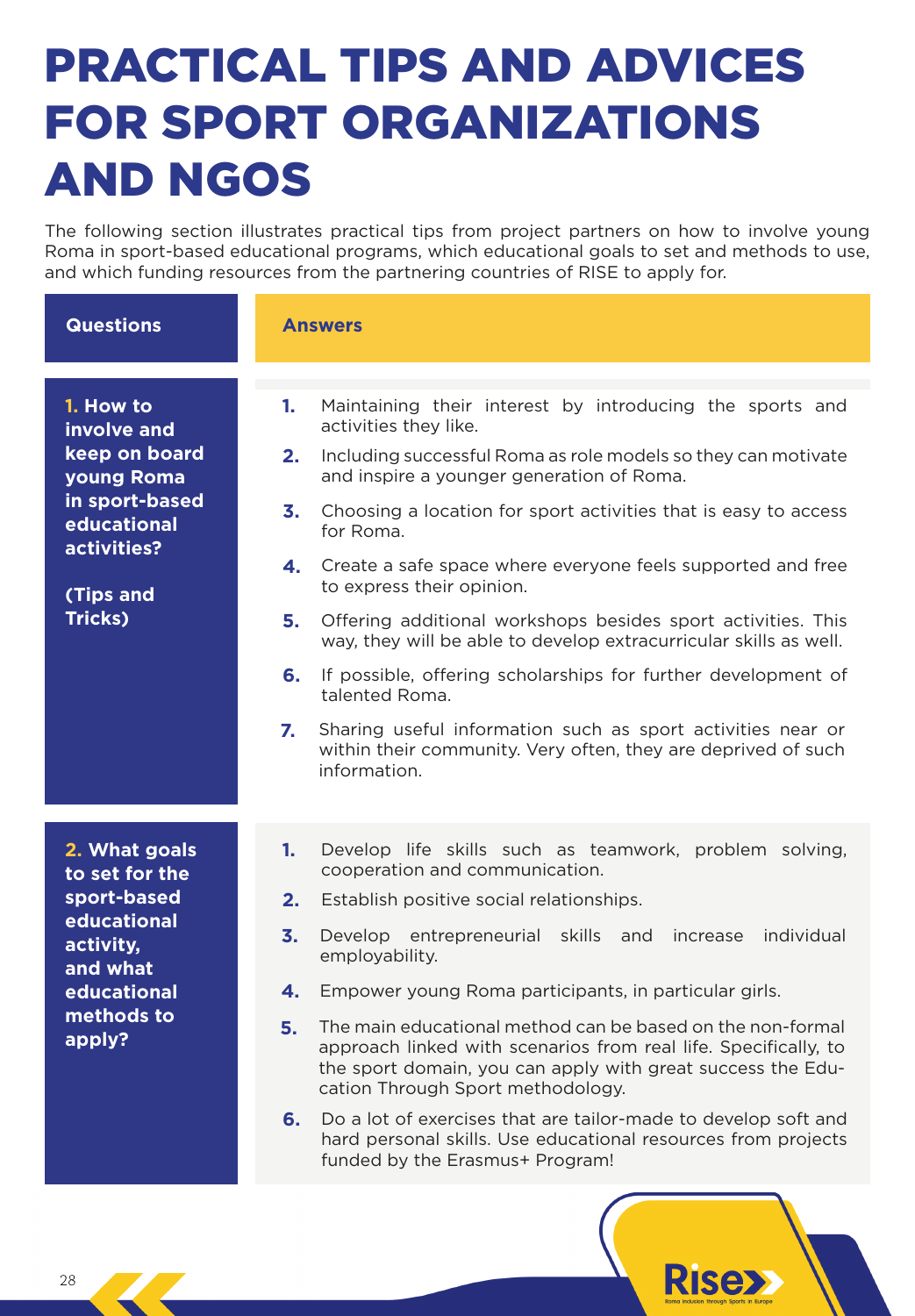**3. Funding resources from your country or international/ regional funds to run these kinds of activities?**

#### HUNGARY:

- National Cooperation Fund <https://civil.info.hu/nea/kezdolap/bemutatkozas/index.html> **1.**
- Open Society Foundation Grants <https://www.opensocietyfoundations.org/grants> **2.**
- Visegrad Fund <https://www.visegradfund.org> **3.**
- Roma Education Fund <https://www.romaeducationfund.org/roma-oktatasi-alap-ref/> **4.**
- National Roma Council's funding opportunities <https://www.oronk.hu/category/palyazatok/> **5.**

#### NORTH MACEDONIA:

- Civica Mobilitas <https://civicamobilitas.mk/> **1.**
- Foundation Open Society Macedonia <https://fosm.mk/> **2.**
- Kvinna Till Kvinna <https://kvinnatillkvinna.org/> **3.**

#### ROMANIA:

- Many activities are supported voluntarily by our friends of organisation and also we have accessed the European source of funding - ERASMUS + programme. **1.**
- The source of funding are the international grants awarded **2.** by the organisation but also the partnership agreements with Uipat Foundation and Terre des Hommes.

### SLOVAKIA:

- **1.** National ministries and public institutions, Visegrad Fund
- EU grants Erasmus, European Solidarity Corps, Europe for **2.** Citizens, Interreg
- **3.** EEA Grants/Active Citizens Fund
- Various foundations e.g. Open Society Foundation, Karpatska nadacia, Nadácia SPP, Nadácia VÚB etc. **4.**

### BULGARIA:

Partly funding from: https://www.sofia.bg/web/sofia-municipality regarding "FC Tang Ra" **1.**